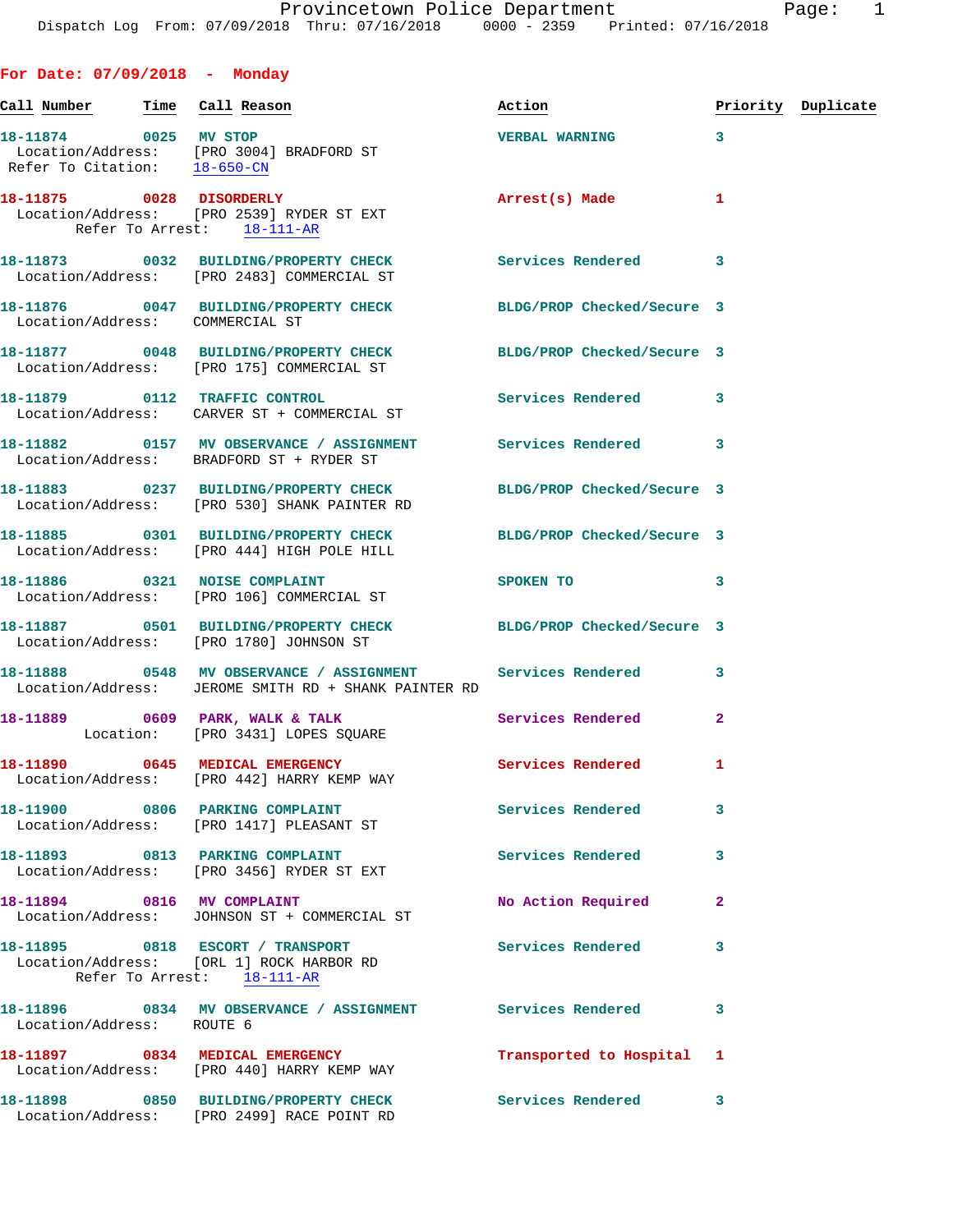|                              | Provincetown Police Department The Page: 2<br>Dispatch Log From: 07/09/2018 Thru: 07/16/2018   0000 - 2359   Printed: 07/16/2018 |                                                                                                                |              |
|------------------------------|----------------------------------------------------------------------------------------------------------------------------------|----------------------------------------------------------------------------------------------------------------|--------------|
|                              | 18-11901 0906 MV DISABLED Services Rendered<br>Location/Address: [PRO 1557] COMMERCIAL ST                                        |                                                                                                                | $\mathbf{2}$ |
|                              | 18-11907 0924 PARK, WALK & TALK Services Rendered<br>Location/Address: [PRO 99] COMMERCIAL ST                                    |                                                                                                                | $\mathbf{2}$ |
|                              | 18-11904     0951   ANIMAL CALL<br>Location/Address:    [PRO 1210] PEARL ST                                                      | FOLLOW UP                                                                                                      | 3            |
|                              | 18-11906 1004 LOST PROPERTY<br>Location/Address: [PRO 542] SHANK PAINTER RD                                                      | Services Rendered                                                                                              | 3            |
|                              | 18-11909 1024 MEDICAL EMERGENCY<br>Location/Address: [PRO 440] HARRY KEMP WAY                                                    | Transported to Hospital 1                                                                                      |              |
|                              | 18-11910    1027    COMPLAINT - GENERAL<br>Location/Address: [PRO 1929] COMMERCIAL ST                                            | SPOKEN TO                                                                                                      | 3            |
| Refer To Citation: 18-651-CN | 18-11913 1056 MV STOP<br>Location/Address: BRADFORD ST + WINSLOW ST                                                              | <b>VERBAL WARNING</b>                                                                                          | 3            |
|                              | 18-11914 1100 BUILDING/PROPERTY CHECK BLDG/PROP Checked/Secure 3<br>Location/Address: [PRO 2543] MACMILLAN WHARF                 |                                                                                                                |              |
|                              | 18-11915 1132 MV OBSERVANCE / ASSIGNMENT Services Rendered 3<br>Location/Address: HIGH POLE HILL + BRADFORD ST                   |                                                                                                                |              |
| Location/Address: WINSLOW ST | 18-11916 1236 MV COMPLAINT                                                                                                       | SPOKEN TO THE STATE OF THE STATE OF THE STATE OF THE STATE OF THE STATE OF THE STATE OF THE STATE OF THE STATE | $\mathbf{2}$ |
|                              | 18-11917 1309 PARKING COMPLAINT<br>Location/Address: [PRO 488] MAYFLOWER ST                                                      | Citation / Warning Issue 3                                                                                     |              |
|                              | 18-11918 1310 PARKING COMPLAINT<br>Location/Address: CENTER ST + COMMERCIAL ST                                                   | Services Rendered 3                                                                                            |              |
|                              | 18-11921 1421 PARKING COMPLAINT<br>Location/Address: CENTER ST + COMMERCIAL ST                                                   | Citation / Warning Issue 3                                                                                     |              |
|                              | 18-11922 1448 ASSIST CITIZEN<br>Location/Address: [PRO 542] SHANK PAINTER RD                                                     | Services Rendered 3                                                                                            |              |
|                              | 18-11923 1517 MEDICAL EMERGENCY<br>Location/Address: [PRO 440] HARRY KEMP WAY                                                    | Transported to Hospital 1                                                                                      |              |
|                              | 18-11924 1534 ANIMAL CALL<br>Location/Address: [PRO 401] COMMERCIAL ST                                                           | SPOKEN TO                                                                                                      | $\mathbf{2}$ |
|                              | 18-11926 1600 MV COMPLAINT<br>Location/Address: [PRO 396] COMMERCIAL ST                                                          | Services Rendered                                                                                              | $\mathbf{2}$ |
|                              | 18-11927 1609 LOST PROPERTY<br>Location/Address: [PRO 2539] RYDER ST EXT                                                         | <b>Services Rendered</b>                                                                                       | 3            |
|                              | 18-11928 1617 MEDICAL EMERGENCY<br>Location/Address: [PRO 3741] COMMERCIAL ST                                                    | PATIENT REFUSAL                                                                                                | 1            |
|                              | 18-11929 1652 BUILDING/PROPERTY CHECK BLDG/PROP Checked/Secure 3<br>Location/Address: [PRO 911] CUDWORTH ST                      |                                                                                                                |              |
|                              | 18-11930 1657 BUILDING/PROPERTY CHECK BLDG/PROP Checked/Secure 3<br>Location/Address: [PRO 105] COMMERCIAL ST                    |                                                                                                                |              |
|                              | 18-11931 1715 PARK, WALK & TALK<br>Location/Address: [PRO 105] COMMERCIAL ST                                                     | Services Rendered 2                                                                                            |              |
| 18-11933 1747 ANIMAL CALL    | Location/Address: [PRO 2520] PRINCE ST                                                                                           | Citation / Warning Issue 2                                                                                     |              |
|                              | 18-11935 1954 BUILDING/PROPERTY CHECK BLDG/PROP Checked/Secure 3                                                                 |                                                                                                                |              |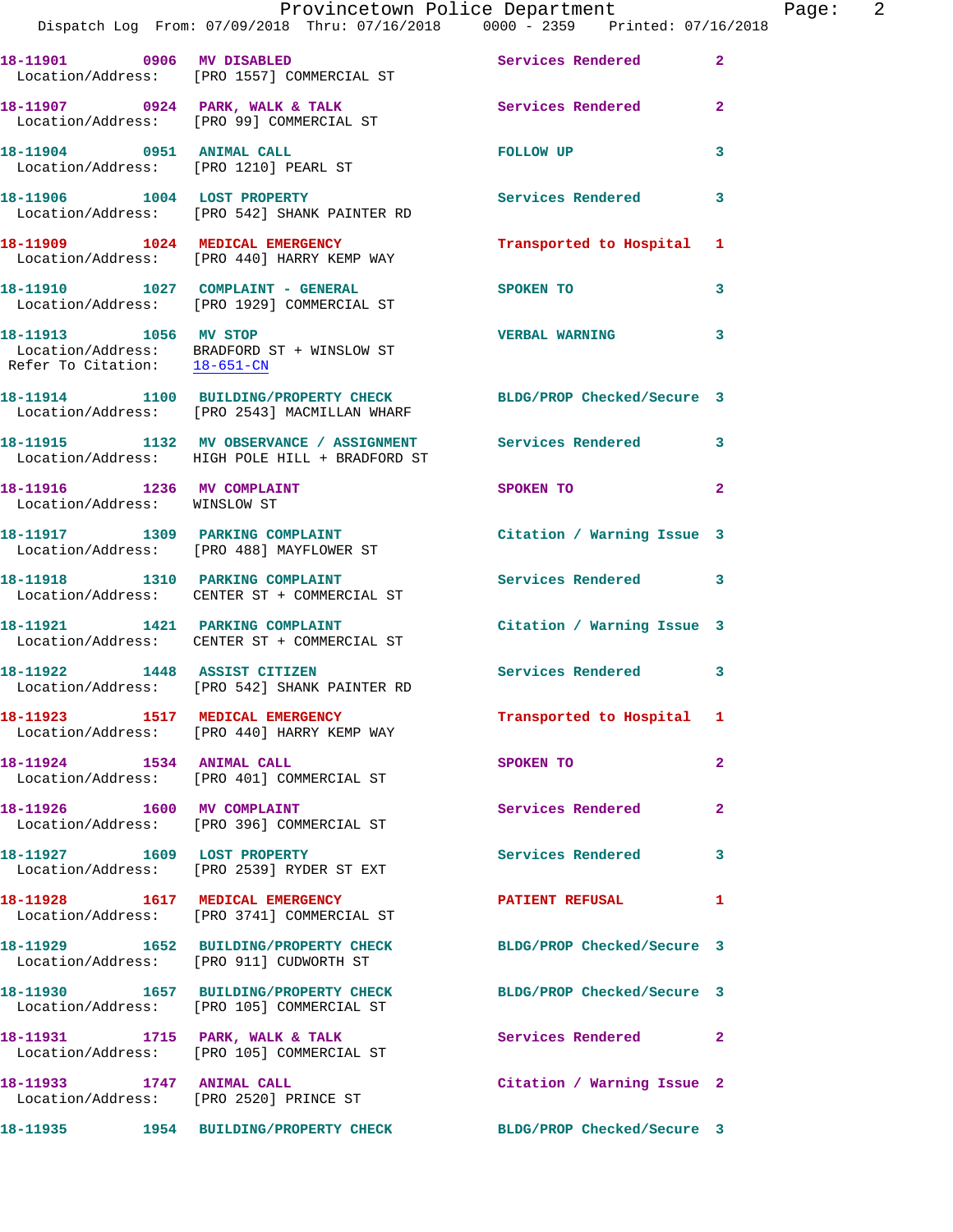|                                                                                                 | Dispatch Log From: 07/09/2018 Thru: 07/16/2018 0000 - 2359 Printed: 07/16/2018                                 | Provincetown Police Department   |              | Page: 3 |  |
|-------------------------------------------------------------------------------------------------|----------------------------------------------------------------------------------------------------------------|----------------------------------|--------------|---------|--|
|                                                                                                 | Location/Address: [PRO 2500] COMMERCIAL ST                                                                     |                                  |              |         |  |
|                                                                                                 | 18-11936 1954 BUILDING/PROPERTY CHECK BLDG/PROP Checked/Secure 3<br>Location/Address: [PRO 1780] JOHNSON ST    |                                  |              |         |  |
|                                                                                                 | 18-11937 2010 BUILDING/PROPERTY CHECK BLDG/PROP Checked/Secure 3<br>Location/Address: [PRO 4080] RYDER ST EXT  |                                  |              |         |  |
|                                                                                                 | 18-11938 2011 BUILDING/PROPERTY CHECK BLDG/PROP Checked/Secure 3<br>Location/Address: [PRO 526] RYDER ST EXT   |                                  |              |         |  |
|                                                                                                 | 18-11940 2037 ANIMAL CALL<br>Location/Address: [PRO 132] COMMERCIAL ST                                         | Services Rendered                | $\mathbf{2}$ |         |  |
|                                                                                                 | 18-11941 2058 BY-LAW VIOLATION<br>Location/Address: [PRO 3247] PEARL ST                                        | SPOKEN TO AND TO A THE SPOKEN TO | $\mathbf{2}$ |         |  |
|                                                                                                 | 18-11942 2117 BUILDING/PROPERTY CHECK BLDG/PROP Checked/Secure 3<br>Location/Address: [PRO 2500] COMMERCIAL ST |                                  |              |         |  |
|                                                                                                 | 18-11943 2159 BUILDING/PROPERTY CHECK BLDG/PROP Checked/Secure 3<br>Location/Address: [PRO 1638] COMMERCIAL ST |                                  |              |         |  |
|                                                                                                 | 18-11944 2202 SUSPICIOUS ACTIVITY<br>Location/Address: [PRO 1186] COMMERCIAL ST                                | Services Rendered                | $\mathbf{2}$ |         |  |
|                                                                                                 | 18-11945 2217 ASSIST CITIZEN<br>Location/Address: [PRO 75] CAPTAIN BERTIES WAY                                 | Services Rendered                | 3            |         |  |
|                                                                                                 | 18-11946 2222 MV COMPLAINT<br>Location/Address: ROUTE 6 + RACE POINT RD                                        | Services Rendered                | $\mathbf{2}$ |         |  |
| 18-11947 2237 TRESPASS                                                                          | Location/Address: [PRO 196] COMMERCIAL ST                                                                      | <b>GONE ON ARRIVAL</b>           | $\mathbf{2}$ |         |  |
| Location/Address: OLD COLONY WAY                                                                | 18-11950 2255 NOISE COMPLAINT                                                                                  | Services Rendered 3              |              |         |  |
| 18-11951 2314 FOLLOW UP                                                                         | Location/Address: [PRO 542] SHANK PAINTER RD                                                                   | SPOKEN TO                        | $\mathbf{2}$ |         |  |
| 18-11952 2345 MV STOP<br>Location/Address: ROUTE 6 + SNAIL RD<br>Refer To Citation: 18-652-CN   |                                                                                                                | <b>VERBAL WARNING</b>            | 3            |         |  |
| For Date: $07/10/2018$ - Tuesday                                                                |                                                                                                                |                                  |              |         |  |
| 18-11954 0010 MV STOP<br>Location/Address: [PRO 57] BRADFORD ST<br>Refer To Citation: 18-653-CN |                                                                                                                | <b>VERBAL WARNING</b>            | 3            |         |  |
|                                                                                                 | 18-11953 0012 MV OBSERVANCE / ASSIGNMENT<br>Location/Address: BRADFORD ST + HOWLAND ST                         | Services Rendered                | 3            |         |  |
|                                                                                                 | 18-11957 0112 MV OBSERVANCE / ASSIGNMENT<br>Location/Address: BRADFORD ST + RYDER ST                           | No Action Required               | 3            |         |  |
| 18-11958 0112 TRAFFIC CONTROL<br>Location/Address: CARVER ST                                    |                                                                                                                | No Action Required               | 3            |         |  |
| 18-11959 0115 MV STOP<br>Location/Address:     CENTER ST<br>Refer To Citation: R8381726         |                                                                                                                | Citation / Warning Issue 3       |              |         |  |
| 18-11960 0132 MV STOP<br>Refer To Citation:                                                     | Location/Address: BRADFORD ST + CONWELL ST<br>$18 - 654 - CN$                                                  | <b>VERBAL WARNING</b>            | 3            |         |  |
| 18-11961 0202 MV STOP                                                                           | Location/Address: [PRO 3313] STANDISH ST                                                                       | Arrest(s) Made                   | 3            |         |  |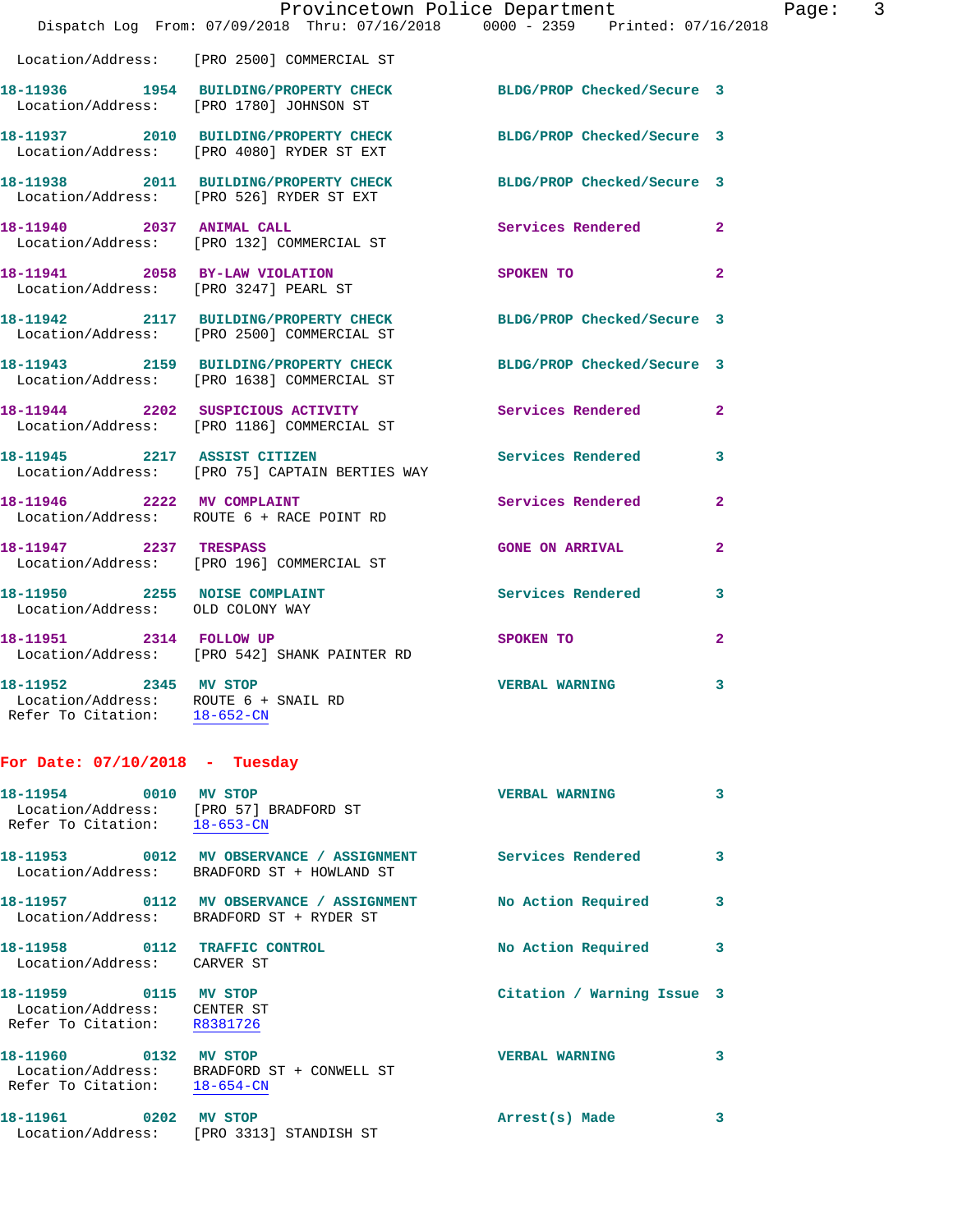Refer To Citation: R8381727 Refer To Arrest: 18-112-AR **18-11962 0320 NOISE COMPLAINT Unfounded 3**  Location/Address: [PRO 1042] OLD COLONY WAY **18-11963 0401 BUILDING/PROPERTY CHECK Services Rendered 3**  Location/Address: [PRO 2499] RACE POINT RD **18-11965 0726 MV STOP VERBAL WARNING 3**  Location: [WEL] CUMBERLAND FARMS<br>efer To Citation: 18-655-CN Refer To Citation: **18-11966 0831 MEDICAL EMERGENCY Services Rendered 1**  Location/Address: [PRO 442] HARRY KEMP WAY **18-11967 0841 BUILDING/PROPERTY CHECK Services Rendered 3**  Location/Address: [PRO 2483] COMMERCIAL ST **18-11968 0938 BUILDING/PROPERTY CHECK Services Rendered 3**  Location/Address: [PRO 2490] PROVINCELANDS RD **18-11971 1041 PARKING COMPLAINT Citation / Warning Issue 3**  Location/Address: [PRO 2483] COMMERCIAL ST **18-11973 1050 BUILDING/PROPERTY CHECK BLDG/PROP Checked/Secure 3**  Location/Address: [PRO 526] RYDER ST EXT **18-11972 1112 BUILDING/PROPERTY CHECK BLDG/PROP Checked/Secure 3**  Location/Address: [PRO 105] COMMERCIAL ST **18-11974 1126 MV OBSERVANCE / ASSIGNMENT Services Rendered 3**  Location/Address: [PRO 4048] ROUTE 6 **18-11975 1141 PARKING COMPLAINT Citation / Warning Issue 3**  Location/Address: [PRO 3660] COURT ST **18-11979 1258 PARKING COMPLAINT GONE ON ARRIVAL 3**  Location/Address: [PRO 1412] PEARL ST **18-11981 1322 MEDICAL EMERGENCY Transported to Hospital 1**  Location/Address: [PRO 3343] SEASHORE PARK DR **18-11984 1343 PARKING COMPLAINT No Action Required 3**  Location/Address: [PRO 1048] PEARL ST 18-11985 1349 FIRE - OTHER Services Rendered 1 Location/Address: [PRO 440] HARRY KEMP WAY **18-11988 1501 FOLLOW UP SPOKEN TO 2 1**  Location/Address: [PRO 542] SHANK PAINTER RD 18-11989 1523 LOST PROPERTY **18-11989** Services Rendered 3 Location/Address: [PRO 116] COMMERCIAL ST **18-11990 1553 COMPLAINT - GENERAL SPOKEN TO 3**  Location/Address: [PRO 2251] COMMERCIAL ST **18-11992 1559 SUSPICIOUS ACTIVITY No Action Required 2**  Location/Address: [PRO 516] RACE POINT RD **18-11993** 1611 MV COLLISION SPOKEN TO 1 Location/Address: [PRO 2645] SHANK PAINTER RD **18-11994 1611 HOMELESS TRESSPASS Services Rendered 2**  Location/Address: [PRO 1886] BRADFORD ST **18-11995 1615 PARKING COMPLAINT Citation / Warning Issue 3**  Location/Address: [PRO 451] JOHNSON ST

**18-12000 1625 COMPLAINT - GENERAL SPOKEN TO 3**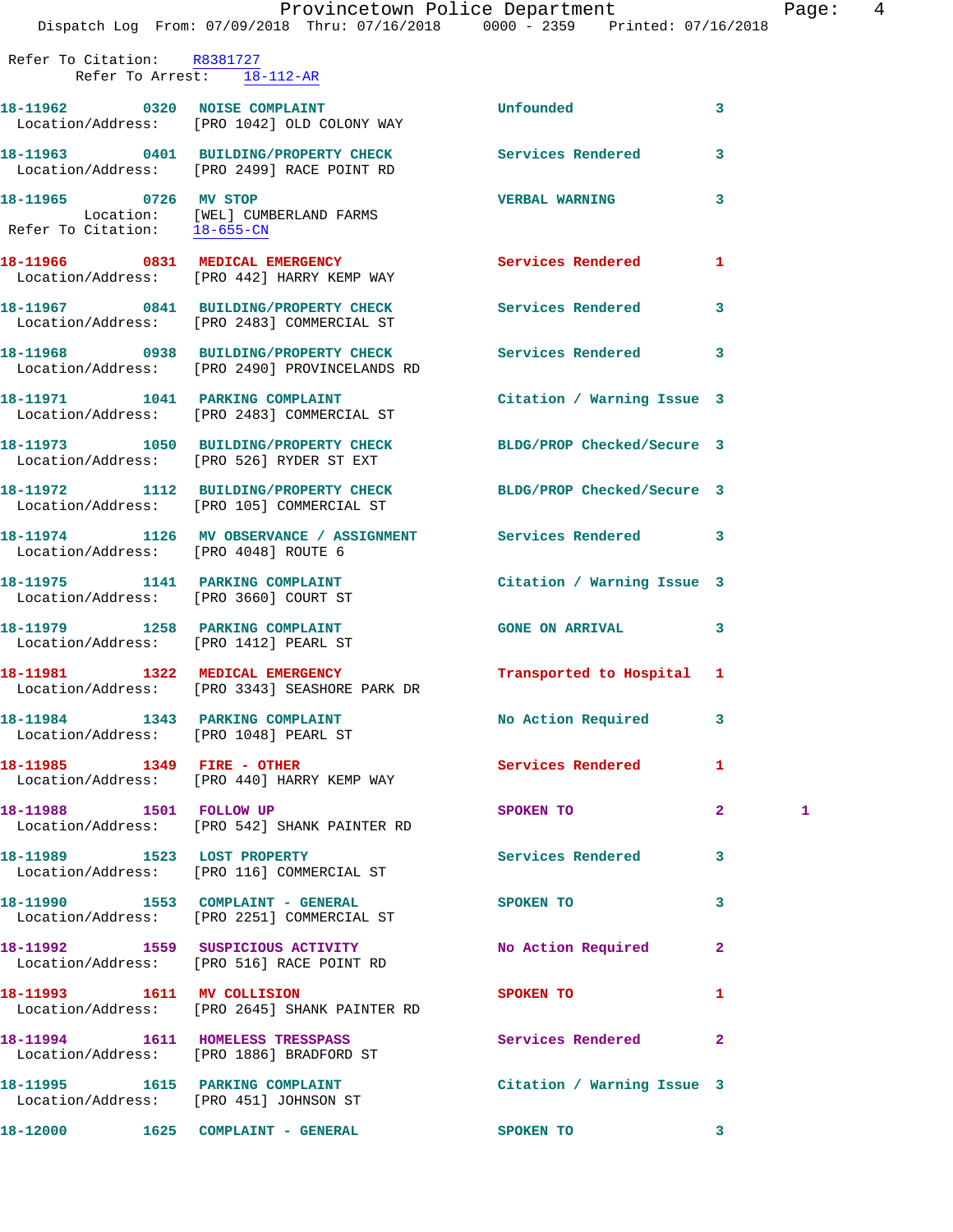|                                                                                           | Dispatch Log From: 07/09/2018 Thru: 07/16/2018 0000 - 2359 Printed: 07/16/2018                                 | Provincetown Police Department |                | Page: 5 |  |
|-------------------------------------------------------------------------------------------|----------------------------------------------------------------------------------------------------------------|--------------------------------|----------------|---------|--|
|                                                                                           | Location/Address: [PRO 542] SHANK PAINTER RD                                                                   |                                |                |         |  |
|                                                                                           | 18-11997    1627    BIKE - GENERAL<br>Location/Address: [PRO 3010] COMMERCIAL ST                               | Services Rendered 2            |                |         |  |
|                                                                                           | 18-11998 1646 LOST PROPERTY<br>Location/Address: [PRO 542] SHANK PAINTER RD                                    | <b>Services Rendered</b>       | 3              |         |  |
| 18-12001 1657 MV HIT & RUN<br>Refer To Accident: 18-69-AC                                 | Location/Address: STANDISH ST + BRADFORD ST                                                                    | Could Not Locate               | $\overline{2}$ |         |  |
|                                                                                           | 18-11999 1702 MEDICAL EMERGENCY<br>Location/Address: [PRO 440] HARRY KEMP WAY                                  | Transported to Hospital 1      |                |         |  |
| 18-12003 1726 911 - GENERAL                                                               | Location/Address: [PRO 515] RACE POINT RD                                                                      | <b>Services Rendered</b>       | $\mathbf{1}$   |         |  |
|                                                                                           | 18-12006 1927 MEDICAL EMERGENCY<br>Location/Address: [PRO 3670] SHANK PAINTER RD                               | <b>PATIENT REFUSAL</b>         | 1              |         |  |
|                                                                                           | 18-12007 1935 PARK, WALK & TALK<br>Location/Address: [PRO 105] COMMERCIAL ST                                   | Services Rendered              | $\mathbf{2}$   |         |  |
| 18-12008 1957 MV STOP<br>Location/Address: RYDER ST EXT<br>Refer To Citation: $18-656-CN$ |                                                                                                                | <b>VERBAL WARNING</b>          | 3              |         |  |
| 18-12009 2004 MV STOP<br>Location/Address: RYDER ST<br>Refer To Citation: 18-657-CN       |                                                                                                                | <b>VERBAL WARNING</b>          | 3              |         |  |
|                                                                                           | 18-12010 2010 DISTURBANCE - FIGHT / ARGUMENT GONE ON ARRIVAL<br>Location/Address: [PRO 2675] COMMERCIAL ST     |                                | 1              |         |  |
| Location/Address: [PRO 2521] ROUTE 6                                                      | 18-12011 2028 MV OBSERVANCE / ASSIGNMENT                                                                       | No Action Required             | 3              |         |  |
| Location/Address: [PRO 911] CUDWORTH ST                                                   | 18-12013 2042 BUILDING/PROPERTY CHECK                                                                          | BLDG/PROP Checked/Secure 3     |                |         |  |
|                                                                                           | 18-12014 2043 BUILDING/PROPERTY CHECK BLDG/PROP Checked/Secure 3<br>Location/Address: [PRO 2500] COMMERCIAL ST |                                |                |         |  |
| 18-12015 2049 GENERAL INFO                                                                | Location/Address: [PRO 146] COMMERCIAL ST                                                                      | No Action Required             | 3              |         |  |
|                                                                                           | 18-12016 2052 ASSIST CITIZEN<br>Location/Address: [PRO 516] RACE POINT RD                                      | <b>Services Rendered</b>       | 3              |         |  |
| 18-12019 2129 MV STOP                                                                     | Location/Address: BRADFORD ST + RYDER ST<br>Refer To Citation: $18-658-CN$                                     | <b>VERBAL WARNING</b>          | 3              |         |  |
|                                                                                           | 18-12018 2136 BUILDING/PROPERTY CHECK<br>Location/Address: [PRO 3259] MACMILLAN WHARF                          | Services Rendered              | 3              |         |  |
|                                                                                           | 18-12020 2234 BUILDING/PROPERTY CHECK<br>Location/Address: [PRO 385] COMMERCIAL ST                             | BLDG/PROP Checked/Secure 3     |                |         |  |
|                                                                                           | 18-12021 2333 BIKE - ACCIDENT<br>Location/Address: [PRO 1953] COMMERCIAL ST                                    | Transported to Hospital 1      |                | 1       |  |
| For Date: $07/11/2018$ - Wednesday                                                        |                                                                                                                |                                |                |         |  |
| 18-12022 0002 MV STOP<br>Location/Address: RYDER ST<br>Refer To Citation: 18-659-CN       |                                                                                                                | <b>VERBAL WARNING</b>          | 3              |         |  |

**18-12023 0027 BUILDING/PROPERTY CHECK BLDG/PROP Checked/Secure 3**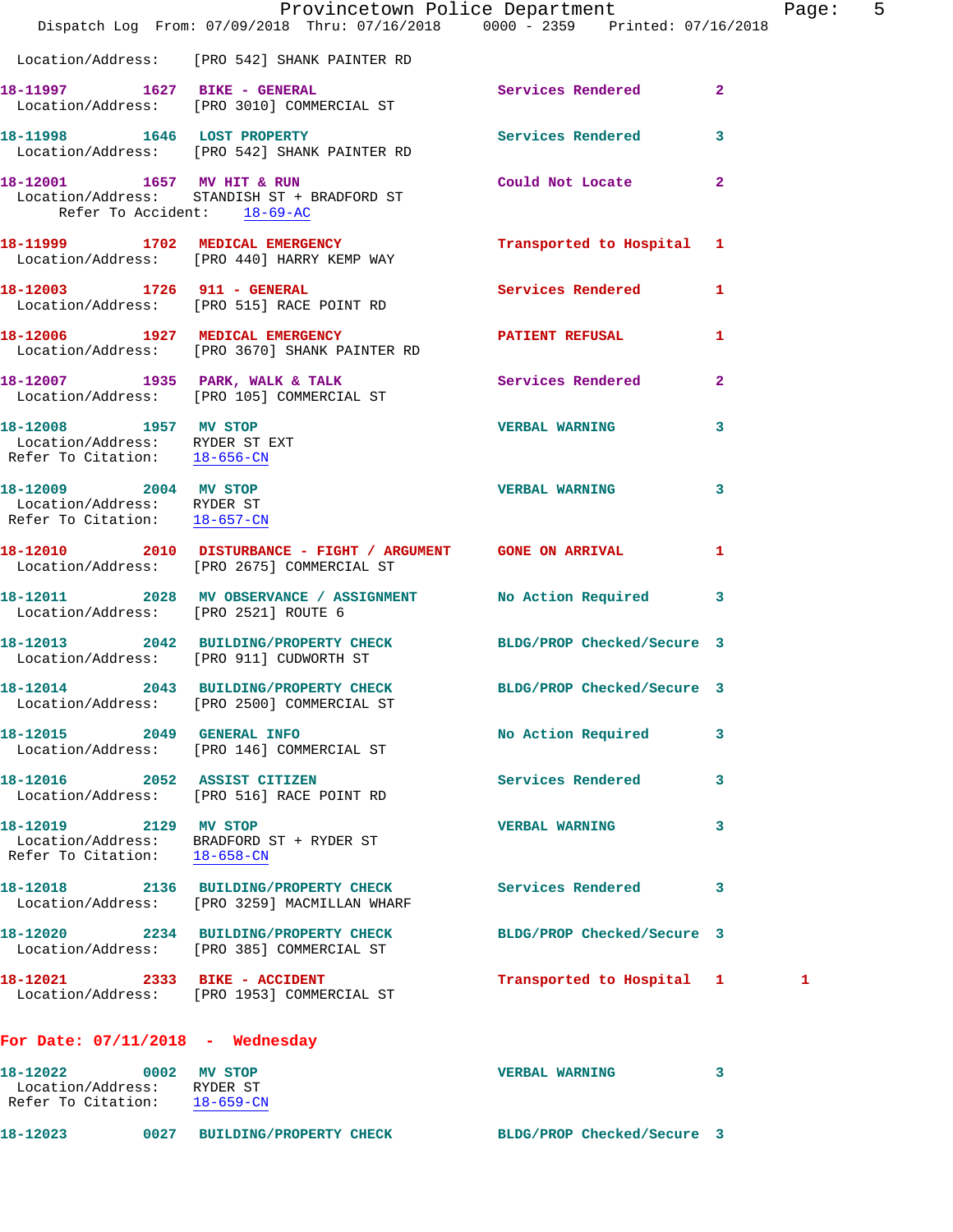|                              | Provincetown Police Department<br>Dispatch Log From: 07/09/2018 Thru: 07/16/2018 0000 - 2359 Printed: 07/16/2018  |                            | Page: 6      |
|------------------------------|-------------------------------------------------------------------------------------------------------------------|----------------------------|--------------|
|                              | Location/Address: [PRO 3259] MACMILLAN WHARF                                                                      |                            |              |
|                              | 18-12025 0036 NOISE COMPLAINT<br>Location/Address: [PRO 3276] COMMERCIAL ST                                       | SPOKEN TO                  | 3            |
|                              | 18-12024 0040 BY-LAW VIOLATION<br>Location/Address: [PRO 1886] BRADFORD ST                                        | SPOKEN TO                  | $\mathbf{2}$ |
|                              | 18-12026 0055 MEDICAL EMERGENCY<br>Location/Address: [PRO 1081] POINT ST                                          | PATIENT REFUSAL            | $\mathbf{1}$ |
|                              | 18-12029 0104 COMPLAINT - GENERAL<br>Location/Address: [PRO 1989] COMMERCIAL ST                                   | SPOKEN TO                  | 3            |
|                              | 18-12028 0105 MV OBSERVANCE / ASSIGNMENT Services Rendered<br>Location/Address: BRADFORD ST + RYDER ST            |                            | $\mathbf{3}$ |
| Refer To Citation: 18-660-CN | 18-12030 0122 MV STOP<br>Location/Address: BRADFORD ST + CONWELL ST                                               | <b>VERBAL WARNING</b>      | 3            |
| Refer To Citation: 18-661-CN | 18-12033 0227 MV STOP<br>Location/Address: [PRO 105] COMMERCIAL ST                                                | <b>VERBAL WARNING</b>      | 3            |
|                              | 18-12032 0229 MV OBSERVANCE / ASSIGNMENT Services Rendered<br>Location/Address: BRADFORD ST + HOWLAND ST          |                            | $\mathbf{3}$ |
| Location/Address: ROUTE 6    | 18-12034 0532 MV OBSERVANCE / ASSIGNMENT Services Rendered                                                        |                            | 3            |
|                              | 18-12036 0750 BUILDING/PROPERTY CHECK Services Rendered<br>Location/Address: [PRO 2483] COMMERCIAL ST             |                            | 3            |
|                              |                                                                                                                   | <b>Services Rendered</b>   | $\mathbf{3}$ |
|                              | 18-12038 0855 PARK, WALK & TALK (2008) Services Rendered Location/Address: [PRO 2500] COMMERCIAL ST               |                            | $\mathbf{2}$ |
|                              | 18-12039 0909 ANIMAL CALL<br>Location/Address: [PRO 3299] WEST VINE ST                                            | Services Rendered          | $\mathbf{2}$ |
|                              | 18-12040 0924 BUILDING/PROPERTY CHECK BLDG/PROP Checked/Secure 3<br>Location/Address: [PRO 2206] PILGRIMS LANDING |                            |              |
|                              | 18-12041 1003 BUILDING/PROPERTY CHECK BLDG/PROP Checked/Secure 3<br>Location/Address: [PRO 517] RACE POINT RD     |                            |              |
|                              | 18-12042 1003 GENERAL INFO<br>Location/Address: [PRO 372] COMMERCIAL ST                                           | Services Rendered 3        |              |
|                              | 18-12045 1031 LARCENY / FORGERY / FRAUD SPOKEN TO<br>Location/Address: [PRO 847] COMMERCIAL ST                    |                            | $\mathbf{2}$ |
|                              | 18-12044 1033 BUILDING/PROPERTY CHECK BLDG/PROP Checked/Secure 3<br>Location/Address: [PRO 3259] MACMILLAN WHARF  |                            |              |
|                              | 18-12046 1040 PARKING COMPLAINT<br>Location/Address: [PRO 2110] TREMONT ST                                        | Citation / Warning Issue 3 |              |
| 18-12047 1042 ANIMAL CALL    | Location/Address: [PRO 595] BRADFORD ST                                                                           | SPOKEN TO                  | $\mathbf{2}$ |
|                              | 18-12048 1122 ANIMAL CALL<br>Location/Address: [PRO 3207] COMMERCIAL ST                                           | Could Not Locate           | $\mathbf{2}$ |
| 18-12049 1126 LOST PROPERTY  | Location/Address: [PRO 542] SHANK PAINTER RD                                                                      | Services Rendered          | 3            |
|                              |                                                                                                                   | <b>SPOKEN TO</b>           | $\mathbf{1}$ |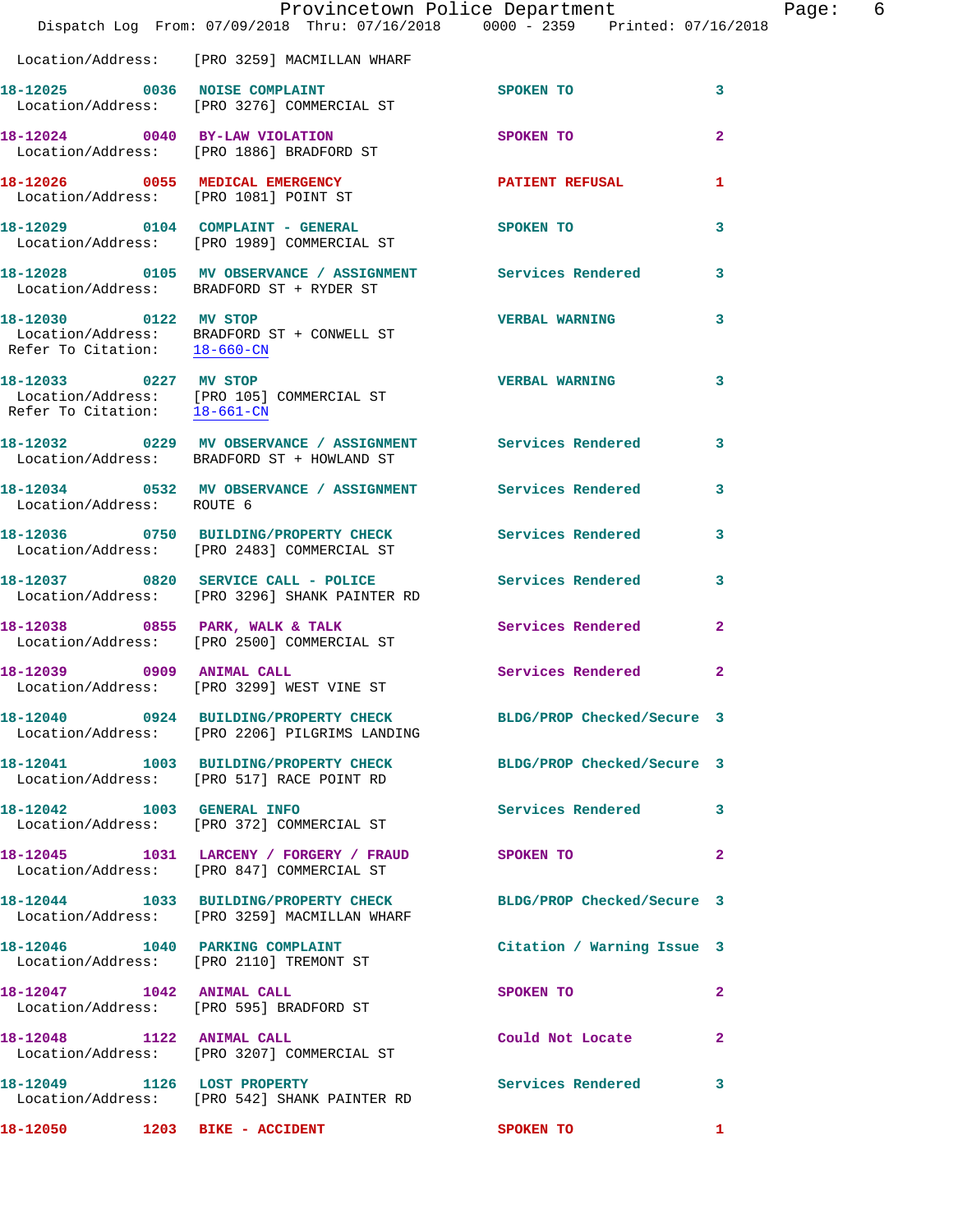|                                                       | Provincetown Police Department<br>Dispatch Log From: 07/09/2018 Thru: 07/16/2018 0000 - 2359 Printed: 07/16/2018                 |                           | Page: 7        |
|-------------------------------------------------------|----------------------------------------------------------------------------------------------------------------------------------|---------------------------|----------------|
|                                                       | Location/Address: [PRO 437] FREEMAN ST                                                                                           |                           |                |
|                                                       | 18-12051 1229 HAZARDS<br>Location/Address: [PRO 542] SHANK PAINTER RD                                                            | Services Rendered 2       |                |
|                                                       | 18-12053 1244 MEDICAL EMERGENCY<br>Location/Address: [PRO 440] HARRY KEMP WAY                                                    | Transported to Hospital 1 |                |
|                                                       | 18-12056 1402 LARCENY / FORGERY / FRAUD SPOKEN TO<br>Location/Address: [PRO 182] COMMERCIAL ST                                   |                           | $\mathbf{2}$   |
|                                                       | 18-12058 1409 LARCENY / FORGERY / FRAUD Services Rendered<br>Location/Address: [PRO 272] COMMERCIAL ST                           |                           | $\overline{2}$ |
|                                                       | 18-12059 1414 PARKING COMPLAINT<br>Location/Address: [PRO 1646] WINSLOW ST                                                       | No Action Required 3      |                |
| Location/Address: [PRO 606] CONWELL ST                | 18-12060 1421 SERVICE CALL - POLICE Services Rendered 3                                                                          |                           |                |
| Refer To Accident: 18-70-AC                           | 18-12061 1423 MV COLLISION<br>Location/Address: [PRO 606] CONWELL ST                                                             | Investigated 1            |                |
|                                                       | 18-12062 1502 SERVICE CALL - POLICE 3 Services Rendered 3<br>Location/Address: [PRO 3189] MEADOW RD                              |                           |                |
|                                                       | 18-12063 1505 LOST PROPERTY<br>Location/Address: [PRO 3374] COMMERCIAL ST                                                        | Services Rendered 3       |                |
|                                                       | 18-12064 1509 MEDICAL EMERGENCY Transported to Hospital 1 Location/Address: [PRO 658] MOZART AVE                                 |                           |                |
|                                                       | 18-12065 1527 LOST PROPERTY<br>Location/Address: [PRO 542] SHANK PAINTER RD                                                      | Services Rendered         | $\mathbf{3}$   |
|                                                       | 18-12068 1602 PARK, WALK & TALK<br>Location/Address: [PRO 105] COMMERCIAL ST                                                     | Services Rendered         | $\mathbf{2}$   |
|                                                       | 18-12069 1602 MEDICAL EMERGENCY<br>Location/Address: [PRO 440] HARRY KEMP WAY                                                    | Transported to Hospital 1 |                |
|                                                       | 18-12070   1617 BUILDING/PROPERTY CHECK<br>Location/Address: [PRO 517] RACE POINT RD                                             | Services Rendered         | 3              |
|                                                       | 18-12071 1620 BUILDING/PROPERTY CHECK Services Rendered 3<br>Location/Address: [PRO 2499] RACE POINT RD                          |                           |                |
|                                                       | 18-12072 1622 BUILDING/PROPERTY CHECK Services Rendered<br>Location/Address: [PRO 2490] PROVINCELANDS RD                         |                           | 3              |
| Location/Address: STANDISH ST                         | 18-12074 1626 PARKING COMPLAINT                                                                                                  | Services Rendered 3       |                |
|                                                       | 18-12073 1630 MV OBSERVANCE / ASSIGNMENT Services Rendered<br>Location/Address: RACE POINT RD + NELSON AVE                       |                           | 3              |
| 18-12075 1632 SHOPLIFTING                             | Location/Address: [PRO 4086] COMMERCIAL ST                                                                                       | <b>GONE ON ARRIVAL</b>    | 3              |
|                                                       | 18-12076 1648 PARKING COMPLAINT <b>18-12076</b> Citation / Warning Issue 3<br>Location/Address: OLD COLONY WAY + AUNT SUKEYS WAY |                           |                |
| 18-12078 1732 MV STOP<br>Refer To Citation: 18-662-CN | Location/Address: BRADFORD ST + RYDER ST                                                                                         | <b>VERBAL WARNING</b>     | 3              |
|                                                       | 18-12081 1905 TRAFFIC CONTROL<br>Location/Address: [PRO 401] COMMERCIAL ST                                                       | Services Rendered 3       |                |
|                                                       |                                                                                                                                  |                           | 3              |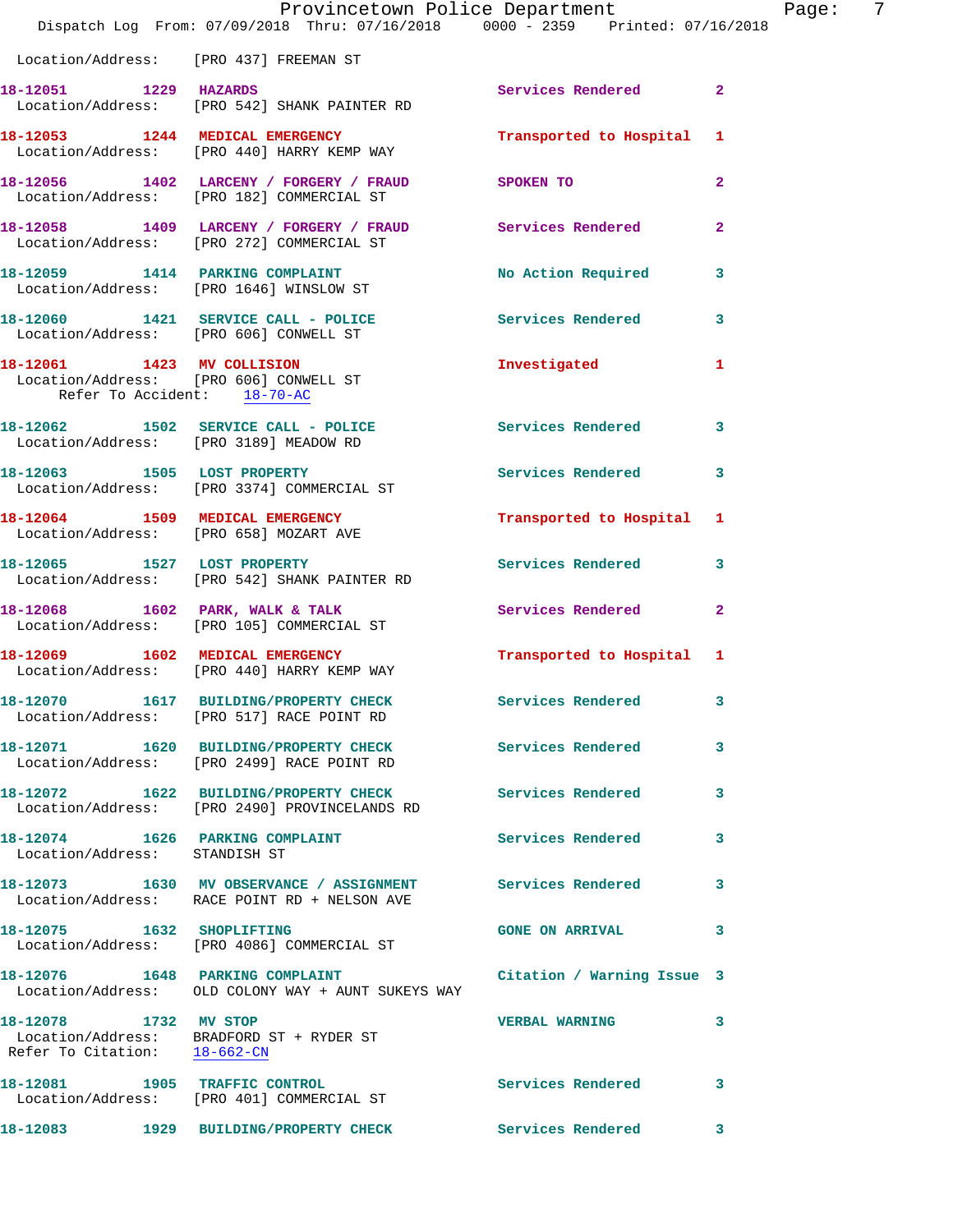|                                                                                       | Provincetown Police Department                                                                       |                            |   |
|---------------------------------------------------------------------------------------|------------------------------------------------------------------------------------------------------|----------------------------|---|
|                                                                                       | Dispatch Log From: 07/09/2018 Thru: 07/16/2018 0000 - 2359 Printed: 07/16/2018                       |                            |   |
|                                                                                       | Location/Address: [PRO 175] COMMERCIAL ST                                                            |                            |   |
| 18-12085 2006 ASSIST CITIZEN<br>Location/Address: WINSLOW ST                          |                                                                                                      | Services Rendered          | 3 |
|                                                                                       | 18-12084 2007 MV OBSERVANCE / ASSIGNMENT Services Rendered<br>Location/Address: [PRO 57] BRADFORD ST |                            | 3 |
|                                                                                       | 18-12086 2022 MV OBSERVANCE / ASSIGNMENT<br>Location/Address: [PRO 57] BRADFORD ST                   | <b>Services Rendered</b>   | 3 |
| 18-12087 2038 MV STOP<br>Refer To Citation: 18-663-CN                                 | Location/Address: [PRO 37] BRADFORD ST                                                               | <b>VERBAL WARNING</b>      | 3 |
| 18-12088 2104 MV STOP<br>Refer To Citation: R8381601                                  | Location/Address: [PRO 2518] ROUTE 6                                                                 | Citation / Warning Issue 3 |   |
|                                                                                       | 18-12091 2119 BUILDING/PROPERTY CHECK<br>Location/Address: [PRO 911] CUDWORTH ST                     | BLDG/PROP Checked/Secure 3 |   |
|                                                                                       | 18-12092 2131 BUILDING/PROPERTY CHECK<br>Location/Address: [PRO 3259] MACMILLAN WHARF                | <b>Services Rendered</b>   | 3 |
| 18-12093 2206 MV STOP<br>Refer To Citation: 18-664-CN                                 | Location/Address: [PRO 94] BRADFORD ST                                                               | <b>VERBAL WARNING</b>      | 3 |
|                                                                                       | 18-12095 2218 NOISE COMPLAINT<br>Location/Address: [PRO 690] ATWOOD AVE                              | <b>SPOKEN TO</b>           | 3 |
|                                                                                       | 18-12096 2219 BUILDING/PROPERTY CHECK<br>Location/Address: [PRO 1638] COMMERCIAL ST                  | BLDG/PROP Checked/Secure 3 |   |
| 18-12097 2220 LOST PROPERTY                                                           | Location/Address: [PRO 542] SHANK PAINTER RD                                                         | <b>Services Rendered</b>   | 3 |
|                                                                                       | 18-12098 2231 NOISE COMPLAINT<br>Location/Address: [PRO 1042] OLD COLONY WAY                         | SPOKEN TO                  | 3 |
| 18-12102 2359 MV STOP<br>Location/Address: HOWLAND ST<br>Refer To Citation: 18-665-CN |                                                                                                      | <b>VERBAL WARNING</b>      | 3 |
| For Date: $07/12/2018$ - Thursday                                                     |                                                                                                      |                            |   |

Page: 8

|                                                              | Location/Address: [PRO 3259] MACMILLAN WHARF                 | <b>Services Rendered</b> | $\mathbf{3}$ |
|--------------------------------------------------------------|--------------------------------------------------------------|--------------------------|--------------|
|                                                              | Location/Address: [PRO 2494] BRADFORD ST                     |                          | 3            |
| Location/Address: HOWLAND ST<br>Refer To Citation: 18-666-CN |                                                              | VERBAL WARNING           | 3            |
|                                                              | Location/Address: ROUTE 6 + SNAIL RD                         | <b>Services Rendered</b> | 3            |
| Location/Address: COMMERCIAL ST                              |                                                              | <b>Services Rendered</b> | 3            |
|                                                              | Location/Address: BRADFORD ST + RYDER ST                     | <b>Services Rendered</b> | 3            |
| 18-12108 0118<br>Refer To Citation: 18-667-CN                | <b>MV STOP</b><br>Location/Address: BRADFORD ST + CONWELL ST | <b>VERBAL WARNING</b>    | 3            |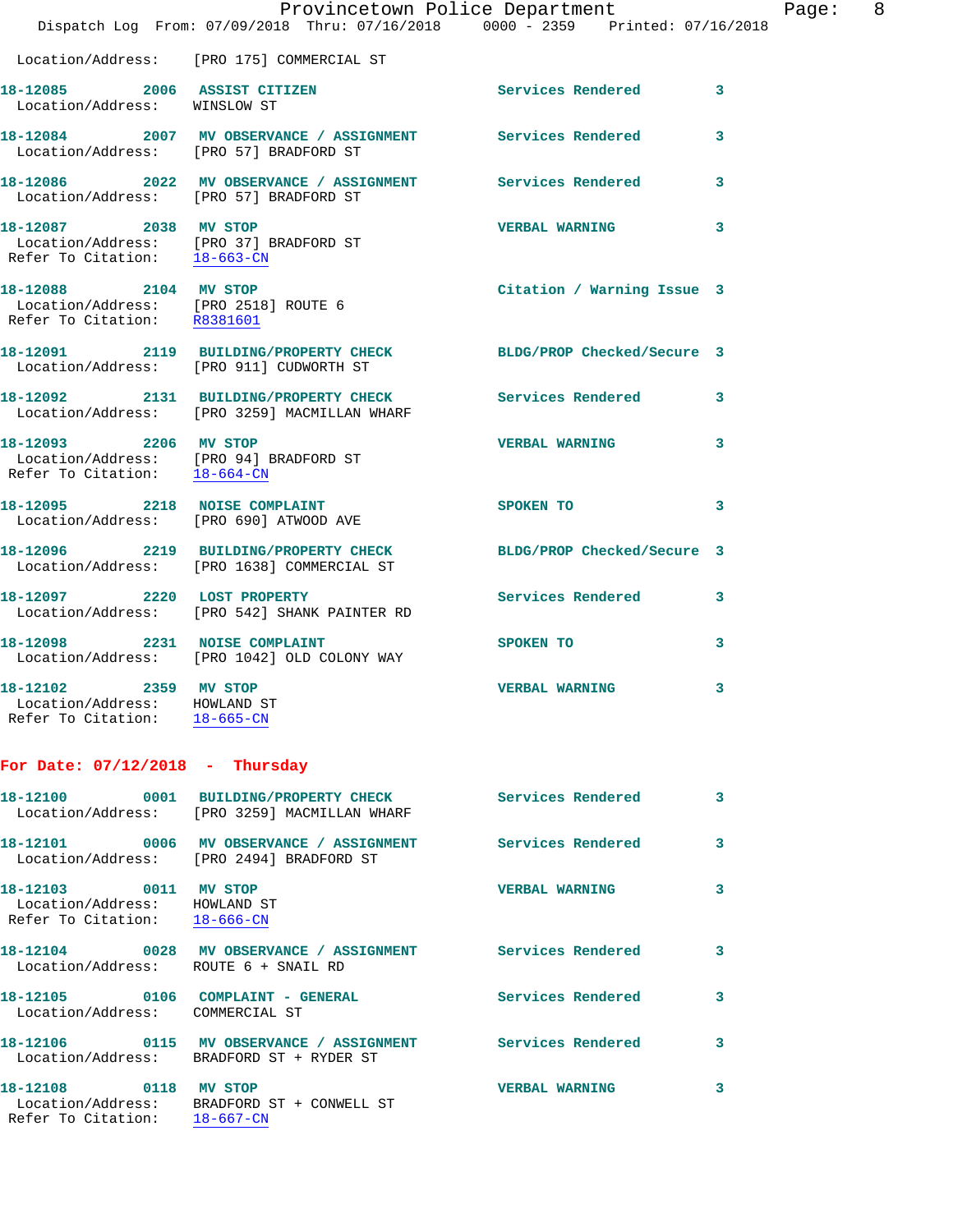|                                                                                               | Provincetown Police Department<br>Dispatch Log From: 07/09/2018 Thru: 07/16/2018   0000 - 2359   Printed: 07/16/2018                     |                            | Page: 9      |
|-----------------------------------------------------------------------------------------------|------------------------------------------------------------------------------------------------------------------------------------------|----------------------------|--------------|
| Location/Address: [PRO 58] BRADFORD ST                                                        | 18-12107 0124 MV OBSERVANCE / ASSIGNMENT Services Rendered 3                                                                             |                            |              |
|                                                                                               | 18-12109 0150 BUILDING/PROPERTY CHECK BLDG/PROP Checked/Secure 3<br>Location/Address: [PRO 444] HIGH POLE HILL                           |                            |              |
|                                                                                               | 18-12110 0153 MV STOP VERBAL WARNING<br>Location/Address: [PRO 2052] COMMERCIAL ST + RYDER ST EXT<br>Refer To Citation: <u>18-668-CN</u> |                            | $\mathbf{3}$ |
|                                                                                               | 18-12111 0215 BUILDING/PROPERTY CHECK BLDG/PROP Checked/Secure 3<br>Location/Address: [PRO 379] COMMERCIAL ST                            |                            |              |
|                                                                                               | 18-12112 0231 BY-LAW VIOLATION<br>Location/Address: [PRO 175] COMMERCIAL ST                                                              | Citation / Warning Issue 2 |              |
|                                                                                               | 18-12114 0335 BUILDING/PROPERTY CHECK BLDG/PROP Checked/Secure 3<br>Location/Address: [PRO 545] SHANK PAINTER RD                         |                            |              |
|                                                                                               | 18-12115 0337 BUILDING/PROPERTY CHECK BLDG/PROP Checked/Secure 3<br>Location/Address: [PRO 1778] SHANK PAINTER RD                        |                            |              |
|                                                                                               | 18-12116 0408 BUILDING/PROPERTY CHECK BLDG/PROP Checked/Secure 3<br>Location/Address: [PRO 530] SHANK PAINTER RD                         |                            |              |
|                                                                                               | 18-12118 0427 ALARM - GENERAL<br>Location/Address: [PRO 710] BRADFORD ST EXT                                                             | False Alarm 1              |              |
|                                                                                               | 18-12117 0434 BUILDING/PROPERTY CHECK BLDG/PROP Checked/Secure 3<br>Location/Address: [PRO 488] MAYFLOWER ST                             |                            |              |
|                                                                                               | 18-12119 0456 MEDICAL EMERGENCY Services Rendered 1<br>Location/Address: [PRO 1143] WEST VINE ST                                         |                            |              |
|                                                                                               | 18-12120 0533 MV OBSERVANCE / ASSIGNMENT Services Rendered<br>Location/Address: RACE POINT RD + SEASHORE PARK DR                         |                            | 3            |
|                                                                                               | 18-12121 0541 MEDICAL EMERGENCY<br>Location/Address: [PRO 3430] COMMERCIAL ST                                                            | Transported to Hospital 1  |              |
| 18-12122 0555 MV STOP<br>Location/Address: [PRO 2479] ROUTE 6<br>Refer To Citation: 18-669-CN |                                                                                                                                          | <b>VERBAL WARNING</b>      | 3            |
|                                                                                               | 18-12123 0723 MEDICAL EMERGENCY<br>Location/Address: [PRO 3222] ALDEN ST                                                                 | Transported to Hospital 1  |              |
|                                                                                               | 18-12125 0752 BIKE - ACCIDENT<br>Location/Address: COMMERCIAL ST + BRADFORD ST                                                           | Services Rendered 1        |              |
|                                                                                               | 18-12124 0753 BUILDING/PROPERTY CHECK BLDG/PROP Checked/Secure 3<br>Location/Address: [PRO 2483] COMMERCIAL ST                           |                            |              |
|                                                                                               | 18-12126 0809 MV VANDALISM<br>Location/Address: [PRO 2483] COMMERCIAL ST                                                                 | Services Rendered          | 2            |
|                                                                                               | 18-12127 0833 SERVICE CALL - POLICE Services Rendered<br>Location/Address: [PRO 2490] PROVINCELANDS RD                                   |                            | 3            |
|                                                                                               | 18-12128 0905 MEDICAL EMERGENCY<br>Location/Address: [PRO 440] HARRY KEMP WAY                                                            | Services Rendered 1        |              |
| 18-12129 0918 MV COMPLAINT                                                                    | Location/Address: NICKERSON ST + BRADFORD ST                                                                                             | Services Rendered          | $\mathbf{2}$ |
|                                                                                               | 18-12131 0938 COMPLAINT - GENERAL<br>Location/Address: [PRO 1338] COMMERCIAL ST                                                          | Services Rendered 3        |              |
| 18-12132 0943 MEDICAL EMERGENCY                                                               | Location/Address: [PRO 3222] ALDEN ST                                                                                                    | Transported to Hospital 1  |              |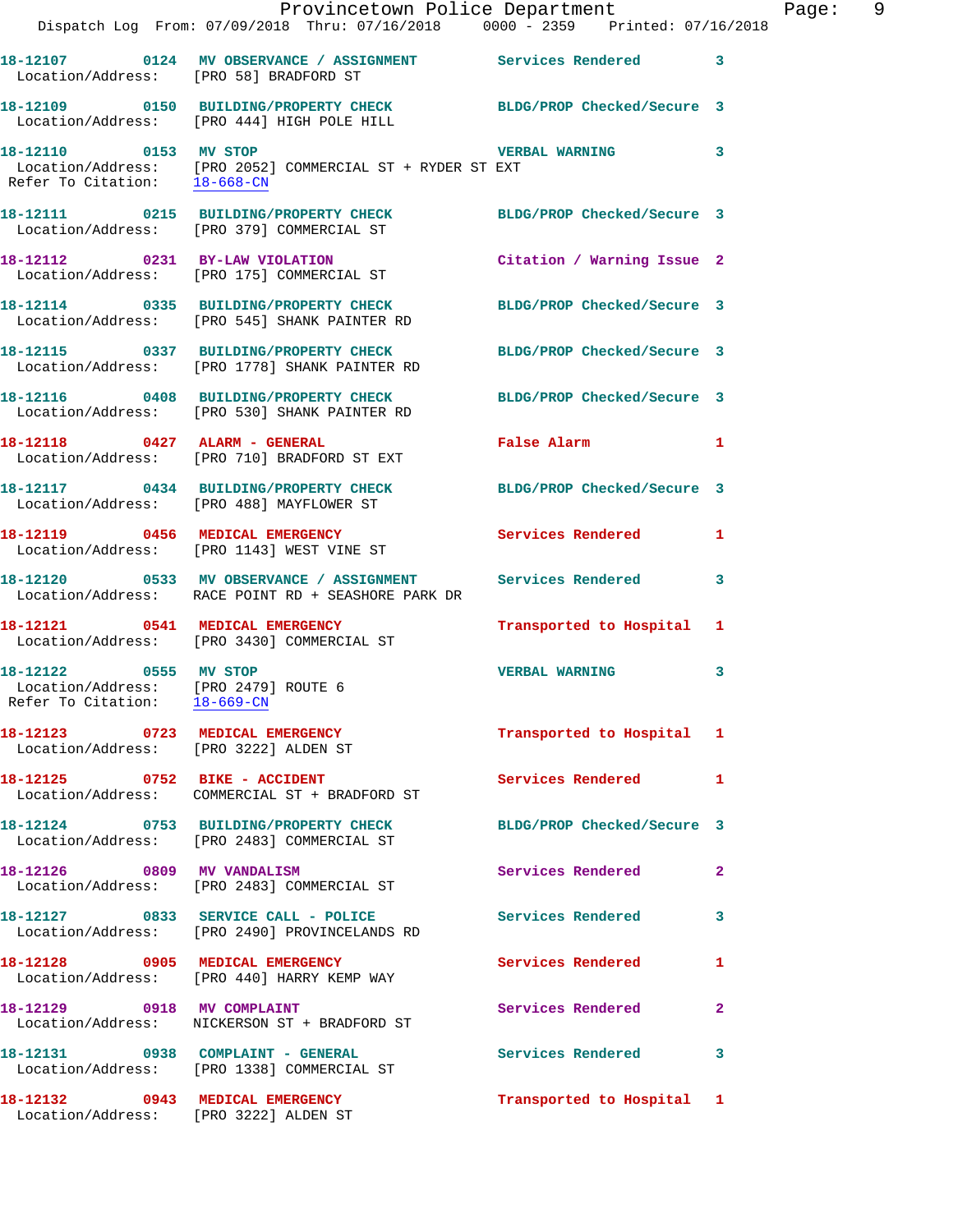|                                                       | Provincetown Police Department Fage: 10<br>Dispatch Log From: 07/09/2018 Thru: 07/16/2018   0000 - 2359   Printed: 07/16/2018 |                           |                |   |  |
|-------------------------------------------------------|-------------------------------------------------------------------------------------------------------------------------------|---------------------------|----------------|---|--|
|                                                       | 18-12133 0959 DOLPHIN RELEASE Services Rendered<br>Location/Address: [PRO 2490] PROVINCELANDS RD                              |                           | $\mathbf{2}$   |   |  |
|                                                       | 18-12135 1012 COMPLAINT - GENERAL Services Rendered 3<br>Location/Address: [PRO 3670] SHANK PAINTER RD                        |                           |                |   |  |
|                                                       | 18-12136 1015 MINOR MVA<br>Location/Address: [PRO 1633] COMMERCIAL ST                                                         | <b>Services Rendered</b>  | 1              |   |  |
| Location/Address: NELSON AVE                          | 18-12137 1038 SERVICE CALL - POLICE Could Not Locate 3                                                                        |                           |                | 1 |  |
|                                                       | 18-12138 1049 ANIMAL CALL<br>Location/Address: [PRO 757] BRADFORD ST                                                          | FOLLOW UP                 | $\mathbf{2}$   |   |  |
|                                                       | 18-12140 1117 PARK, WALK & TALK Services Rendered<br>Location/Address: [PRO 285] COMMERCIAL ST                                |                           | $\overline{2}$ |   |  |
|                                                       | 18-12145 1148 SITE TRUNKING<br>Location/Address: [PRO 542] SHANK PAINTER RD                                                   | Services Rendered         | $\mathbf{3}$   |   |  |
|                                                       | 18-12146 1151 MV COMPLAINT<br>Location/Address: [PRO 3314] COMMERCIAL ST                                                      | Services Rendered         | $\mathbf{2}$   |   |  |
|                                                       | 18-12151 1226 COMPLAINT - GENERAL<br>Location/Address: [PRO 3259] MACMILLAN WHARF                                             | Services Rendered 3       |                |   |  |
|                                                       | 18-12153 1242 MEDICAL EMERGENCY<br>Location/Address: [PRO 440] HARRY KEMP WAY                                                 | Transported to Hospital 1 |                |   |  |
|                                                       | 18-12154 1257 SERVICE CALL - POLICE 3 Services Rendered 3<br>Location/Address: [PRO 105] COMMERCIAL ST                        |                           |                |   |  |
|                                                       | 18-12157 1306 DISORDERLY<br>Location/Address: [PRO 2577] BRADFORD ST                                                          | Services Rendered         | 1              |   |  |
| 18-12158 1313 LOST WALLET                             | Location/Address: [PRO 542] SHANK PAINTER RD                                                                                  | Services Rendered 3       |                |   |  |
|                                                       | 18-12159 1320 FIRE - BRUSH<br>Location/Address: [PRO 2977] COMMERCIAL ST                                                      | Extinguished              | 1              |   |  |
|                                                       | 18-12163 1336 COMPLAINT - GENERAL<br>Location/Address: [PRO 510] PLEASANT ST                                                  | <b>Services Rendered</b>  |                |   |  |
|                                                       | 18-12165 1340 SERVICE CALL-POLICE 2008 Services Rendered<br>Location/Address: [PRO 1220] HARRY KEMP WAY                       |                           | 3              |   |  |
| 18-12167 1356 MV STOP<br>Refer To Citation: 18-670-CN | Location/Address: [PRO 2521] ROUTE 6                                                                                          | <b>VERBAL WARNING</b>     | 3              |   |  |
|                                                       | 18-12182 1400 PARKING COMPLAINT<br>Location/Address: [PRO 1354] COMMERCIAL ST                                                 | <b>Services Rendered</b>  | 3              |   |  |
| Location/Address: [PRO 3287] ROUTE 6                  | 18-12169 1419 BUILDING/PROPERTY CHECK BLDG/PROP Checked/Secure 3                                                              |                           |                |   |  |
|                                                       | 18-12172 1440 LOST PROPERTY<br>Location/Address: [PRO 542] SHANK PAINTER RD                                                   | Services Rendered         | 3              |   |  |
| 18-12174 1444 ABANDONED BIKE                          | Location/Address: [PRO 2164] COMMERCIAL ST                                                                                    | Services Rendered         | $\mathbf{2}$   |   |  |
|                                                       | 18-12175 1537 MEDICAL EMERGENCY<br>Location/Address: [PRO 440] HARRY KEMP WAY                                                 | Transported to Hospital 1 |                |   |  |
|                                                       | 18-12176    1634    PARK, WALK & TALK<br>Location/Address: [PRO 3870] COMMERCIAL ST                                           | Services Rendered         | $\mathbf{2}$   |   |  |
| 18-12177 1647 MV STOP                                 |                                                                                                                               | <b>VERBAL WARNING</b>     | 3              |   |  |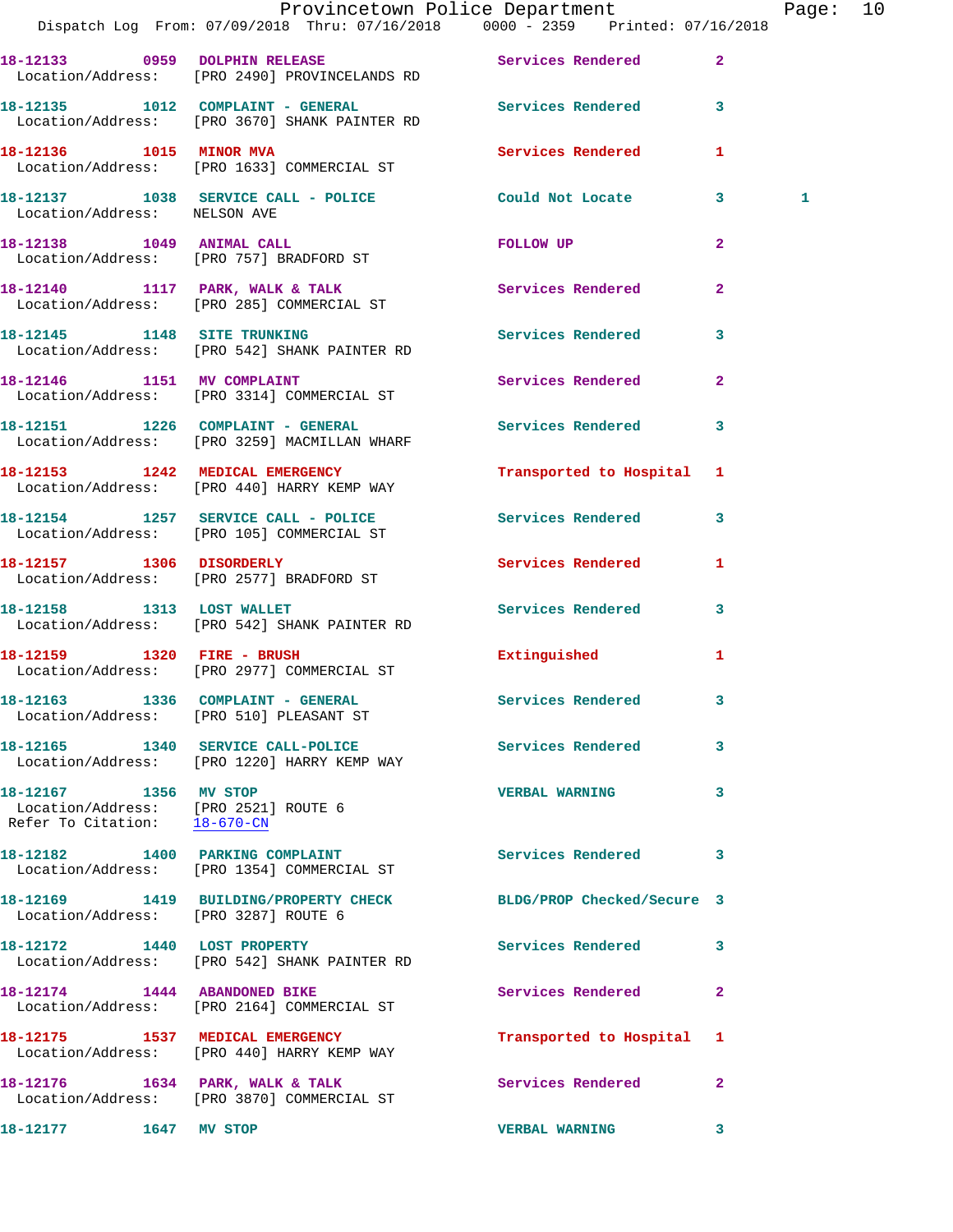|                                                                                                            | Dispatch Log From: 07/09/2018 Thru: 07/16/2018 0000 - 2359 Printed: 07/16/2018                                                                   | Provincetown Police Department |              | Page: | 11 |
|------------------------------------------------------------------------------------------------------------|--------------------------------------------------------------------------------------------------------------------------------------------------|--------------------------------|--------------|-------|----|
| Refer To Citation: 18-672-CN                                                                               | Location/Address: [PRO 542] SHANK PAINTER RD                                                                                                     |                                |              |       |    |
| 18-12178 1700 MV STOP                                                                                      | Location/Address: [PRO 208] COMMERCIAL ST<br>Refer To Citation: $\frac{18-673-CN}{\sqrt{18-673-CN}}$                                             | <b>VERBAL WARNING</b>          | 3            |       |    |
| 18-12179 1709 MV STOP<br>Location/Address: [PRO 2479] ROUTE 6<br>Refer To Citation: $\frac{18-674-CN}{18}$ |                                                                                                                                                  | <b>VERBAL WARNING</b>          | 3            |       |    |
| 18-12180 1715 BIKE - GENERAL<br>Location/Address: [PRO 2513] ROUTE 6                                       |                                                                                                                                                  | Citation / Warning Issue 2     |              |       |    |
|                                                                                                            | 18-12181 1728 ANIMAL CALL<br>Location/Address: [PRO 285] COMMERCIAL ST                                                                           | Services Rendered 2            |              |       |    |
|                                                                                                            | 18-12183 1735 BIKE - ACCIDENT<br>Location/Address: [PRO 1941] COMMERCIAL ST                                                                      | Services Rendered              | -1           |       |    |
|                                                                                                            | 18-12184 1837 MEDICAL EMERGENCY<br>Location/Address: [PRO 440] HARRY KEMP WAY                                                                    | Transported to Hospital 1      |              |       |    |
|                                                                                                            | 18-12186 1912 STREET PERFORMER COMPLAINT<br>Location/Address: [PRO 2230] COMMERCIAL ST                                                           | <b>SPOKEN TO</b>               | 3            |       |    |
| 18-12187 1936 MV STOP                                                                                      | Location/Address: [PRO 3430] COMMERCIAL ST<br>Refer To Citation: R8381613                                                                        | Citation / Warning Issue 3     |              |       |    |
| Refer To Field Int: 18-16-FI                                                                               | 18-12189 1938 ASSIST DEPARTMENT / MUTUAL AID SPOKEN TO<br>Location/Address: [PRO 542] SHANK PAINTER RD                                           |                                | 3            |       |    |
| 18-12190 1943 MV STOP<br>Refer To Citation: 18-675-CN                                                      | Location/Address: BRADFORD ST + WINSLOW ST                                                                                                       | <b>VERBAL WARNING</b>          | 3            |       |    |
|                                                                                                            | 18-12191 1951 STREET PERFORMER COMPLAINT Services Rendered 3<br>Location/Address: [PRO 2230] COMMERCIAL ST                                       |                                |              |       |    |
|                                                                                                            | 18-12192                1959    MV  OBSERVANCE  /  ASSIGNMENT                 Services  Rendered<br>Location/Address: RACE POINT RD + NELSON AVE |                                | 3            |       |    |
| 18-12193 2017 MV STOP                                                                                      | Location/Address: [PRO 2540] RACE POINT RD<br>Refer To Citation: R8381614                                                                        | Citation / Warning Issue 3     |              |       |    |
|                                                                                                            | 18-12194 2020 PARKING COMPLAINT<br>Location/Address: [PRO 3094] COMMERCIAL ST                                                                    | Services Rendered              | 3            |       |    |
|                                                                                                            | 18-12195  2029 BIKE - ACCIDENT<br>Location/Address: BRADFORD ST + SHANK PAINTER RD                                                               | Transported to Hospital 1      |              |       |    |
|                                                                                                            | 18-12196 2045 PARK, WALK & TALK<br>Location/Address: [PRO 3870] COMMERCIAL ST                                                                    | Services Rendered              | $\mathbf{2}$ |       |    |
|                                                                                                            | 18-12197 2057 BY-LAW VIOLATION<br>Location/Address: [PRO 1896] WINSLOW ST                                                                        | SPOKEN TO                      | $\mathbf{2}$ |       |    |
| 18-12198 2116 MV STOP<br>Location/Address: [PRO 2518] ROUTE 6<br>Refer To Citation: 18-676-CN              |                                                                                                                                                  | <b>VERBAL WARNING</b>          | 3            |       |    |
| Location/Address: [PRO 2521] ROUTE 6                                                                       | 18-12199 2123 MV OBSERVANCE / ASSIGNMENT Services Rendered                                                                                       |                                | 3            |       |    |
| 18-12200 2128 MV STOP                                                                                      | Location/Address: [PRO 37] BRADFORD ST                                                                                                           | <b>VERBAL WARNING</b>          | 3            |       |    |

Refer To Citation: 18-679-CN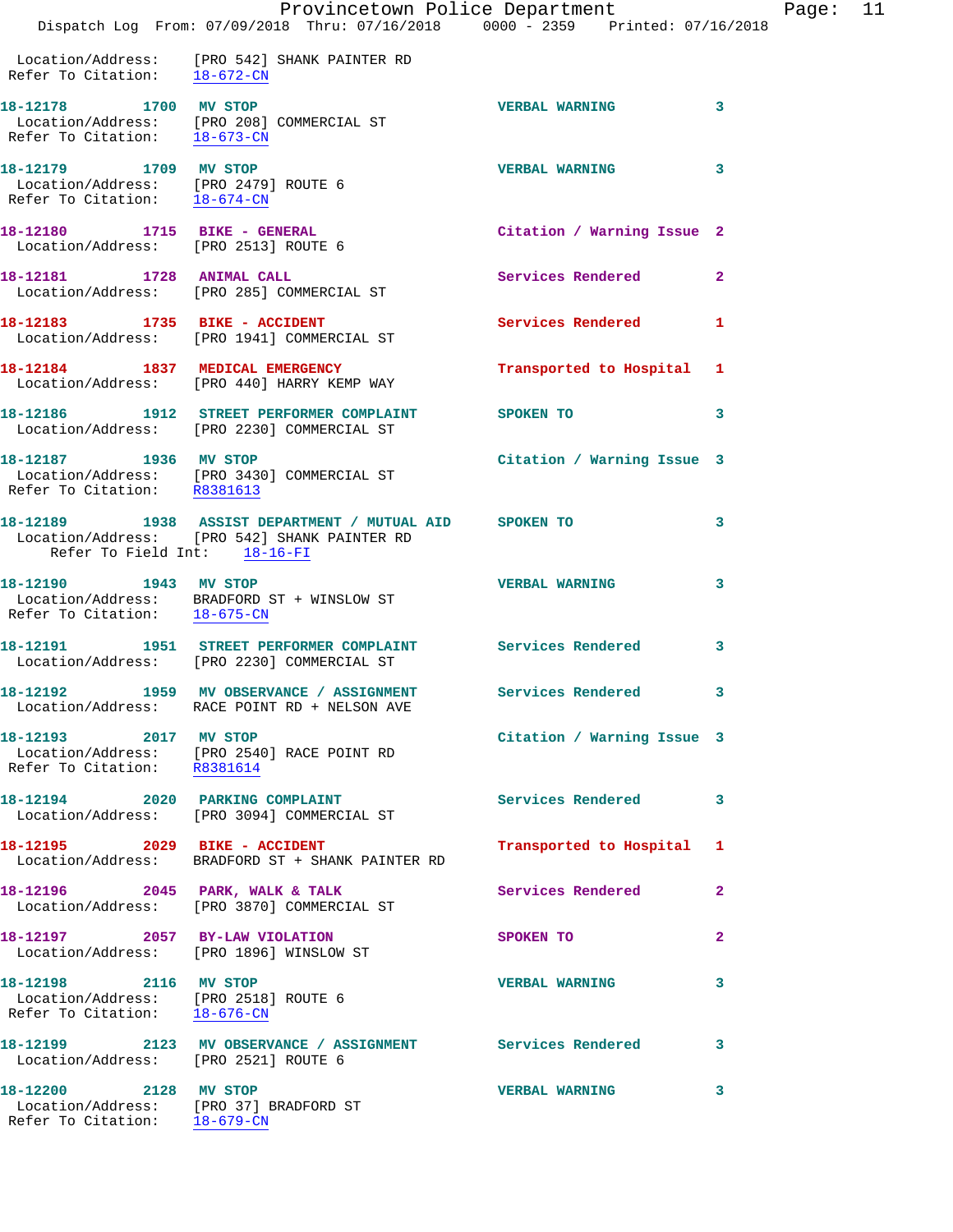|                                                                                       | Provincetown Police Department<br>Dispatch Log From: 07/09/2018 Thru: 07/16/2018   0000 - 2359   Printed: 07/16/2018               |                            |              |
|---------------------------------------------------------------------------------------|------------------------------------------------------------------------------------------------------------------------------------|----------------------------|--------------|
| 18-12201 2133 MV STOP<br>Refer To Citation: 18-677-CN                                 | Location/Address: [PRO 2513] ROUTE 6                                                                                               | <b>VERBAL WARNING</b>      | 3            |
|                                                                                       | 18-12203 2141 BUILDING/PROPERTY CHECK BLDG/PROP Checked/Secure 3<br>Location/Address: [PRO 1952] COMMERCIAL ST                     |                            |              |
|                                                                                       | 18-12204 2143 BUILDING/PROPERTY CHECK<br>Location/Address: [PRO 1638] COMMERCIAL ST                                                | BLDG/PROP Checked/Secure 3 |              |
|                                                                                       | 18-12205 2153 SERVICE CALL - POLICE<br>Location/Address: [PRO 3443] COMMERCIAL ST                                                  | <b>GONE ON ARRIVAL</b>     | 3            |
| Refer To Citation: R8381615                                                           | 18-12206 2206 MV STOP<br>Location/Address: BRADFORD ST + HANCOCK ST                                                                | Citation / Warning Issue 3 |              |
|                                                                                       | 18-12207 2216 BUILDING/PROPERTY CHECK BLDG/PROP Checked/Secure 3<br>Location/Address: [PRO 3033] COMMERCIAL ST                     |                            |              |
| 18-12208 2221 MV STOP                                                                 | $\begin{tabular}{ll} Location/Address: & \tt BRADFORD ST + KENDALL LN \\ Refer To citation: & \underline{18-680-CN} \end{tabular}$ | <b>VERBAL WARNING</b>      | 3            |
|                                                                                       | 18-12209 2221 BUILDING/PROPERTY CHECK<br>Location/Address: [PRO 175] COMMERCIAL ST                                                 | BLDG/PROP Checked/Secure 3 |              |
|                                                                                       | 18-12210 2222 BUILDING/PROPERTY CHECK BLDG/PROP Checked/Secure 3<br>Location/Address: [PRO 182] COMMERCIAL ST                      |                            |              |
|                                                                                       |                                                                                                                                    |                            | 3            |
| 18-12212 2303 MV STOP<br>Refer To Citation: 18-681-CN                                 | Location/Address: SHANK PAINTER RD + JEROME SMITH RD                                                                               | <b>VERBAL WARNING</b>      | 3            |
| Location/Address: [PRO 970] KINGS WAY                                                 | 18-12213 2311 MEDICAL EMERGENCY                                                                                                    | Transported to Hospital 1  |              |
|                                                                                       | 18-12214 2318 LOST PROPERTY<br>Location/Address: [PRO 542] SHANK PAINTER RD                                                        | <b>Services Rendered</b>   | 3            |
|                                                                                       | 18-12216 2334 MV OBSERVANCE / ASSIGNMENT Services Rendered<br>Location/Address: HOWLAND ST + BRADFORD ST                           |                            | 3            |
| 18-12218 2338 MV STOP<br>Location/Address: BRADFORD ST<br>Refer To Citation: R8381616 |                                                                                                                                    | Citation / Warning Issue 3 |              |
| 18-12219 2344 BY-LAW VIOLATION<br>Location/Address: RYDER ST                          |                                                                                                                                    | <b>VERBAL WARNING</b>      | $\mathbf{2}$ |
| Location/Address: [PRO 3921] ROUTE 6                                                  | 18-12217 2347 BUILDING/PROPERTY CHECK BLDG/PROP Checked/Secure 3                                                                   |                            |              |
| For Date: $07/13/2018$ - Friday                                                       |                                                                                                                                    |                            |              |
| Location/Address: COMMERCIAL ST                                                       | 18-12222 0015 BUILDING/PROPERTY CHECK                                                                                              | BLDG/PROP Checked/Secure 3 |              |
|                                                                                       | 18-12221  0018 MV OBSERVANCE / ASSIGNMENT Services Rendered<br>Location/Address: [PRO 447] JEROME SMITH RD                         |                            | 3            |

 Location/Address: [PRO 3443] COMMERCIAL ST **18-12224 0029 BAR CHECK Services Rendered 2**  Location/Address: [PRO 399] COMMERCIAL ST

**18-12223 0023 BAR CHECK Services Rendered 2** 

Page: 12<br>18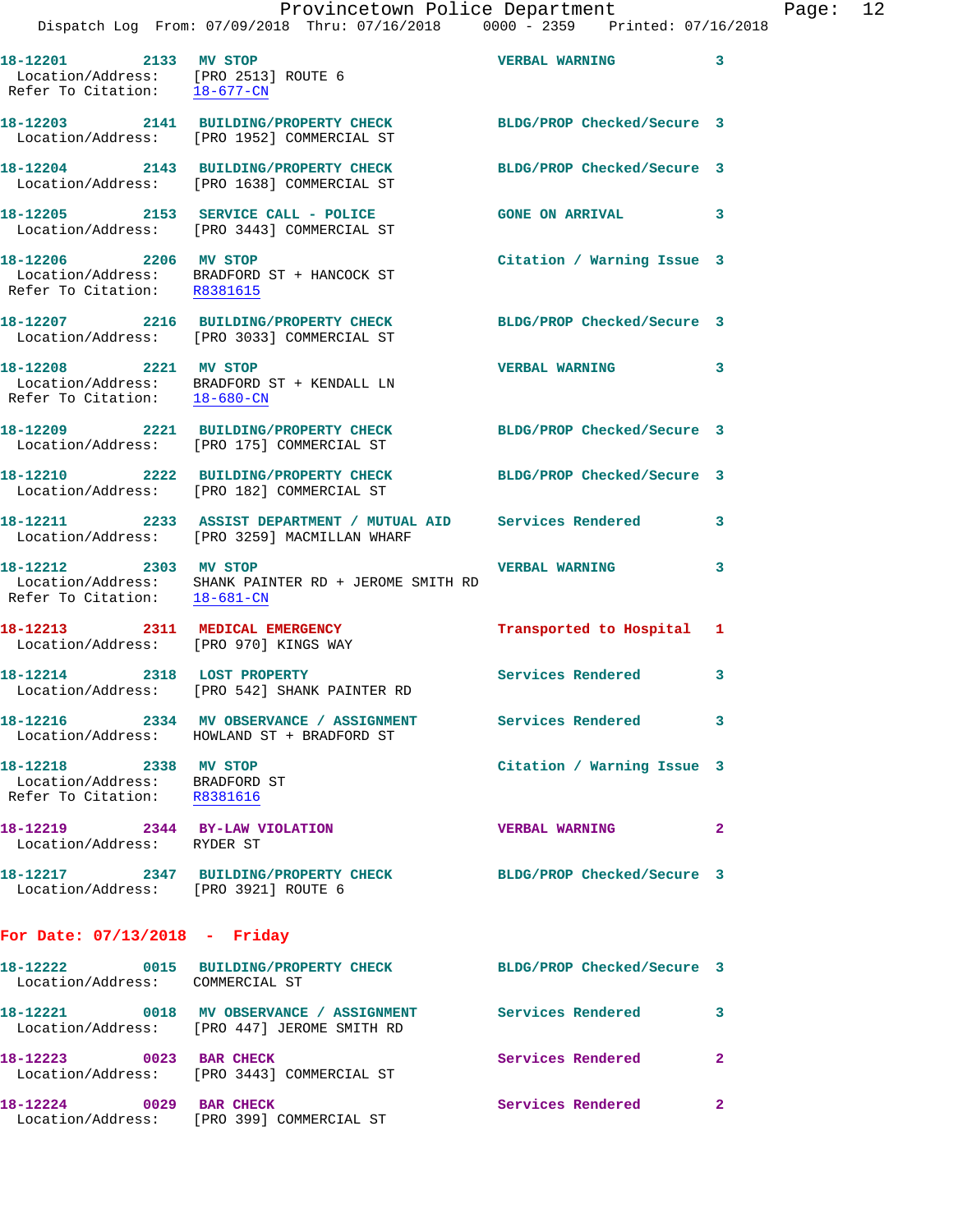|                                        | 18-12226 0034 MV STOP<br>Location/Address: [PRO 527] RYDER ST EXT<br>Refer To Citation: 18-682-CN | <b>VERBAL WARNING</b>      | 3            |
|----------------------------------------|---------------------------------------------------------------------------------------------------|----------------------------|--------------|
|                                        | Location/Address: BRADFORD ST + RYDER ST                                                          |                            | 3            |
|                                        | 18-12227 0102 BUILDING/PROPERTY CHECK<br>Location/Address: [PRO 3489] COMMERCIAL ST               | BLDG/PROP Checked/Secure 3 |              |
|                                        | 18-12229 0106 TRAFFIC CONTROL<br>Location/Address: CARVER ST + COMMERCIAL ST                      | Services Rendered          | 3            |
|                                        | 18-12230 0134 BUILDING/PROPERTY CHECK<br>Location/Address: [PRO 3430] COMMERCIAL ST               | BLDG/PROP Checked/Secure 3 |              |
| Location/Address: [PRO 446] HOWLAND ST | 18-12231 0225 BUILDING/PROPERTY CHECK                                                             | BLDG/PROP Checked/Secure 3 |              |
|                                        | 18-12233 0232 BUILDING/PROPERTY CHECK<br>Location/Address: [PRO 2499] RACE POINT RD               | BLDG/PROP Checked/Secure 3 |              |
|                                        | 18-12234 0339 NOISE COMPLAINT<br>Location/Address: [PRO 2542] COMMERCIAL ST                       | Services Rendered          | 3            |
|                                        | 18-12235 0414 BUILDING/PROPERTY CHECK<br>Location/Address: [PRO 3151] COMMERCIAL ST               | BLDG/PROP Checked/Secure 3 |              |
|                                        | 18-12236 0439 BUILDING/PROPERTY CHECK<br>Location/Address: [PRO 440] HARRY KEMP WAY               | BLDG/PROP Checked/Secure 3 |              |
|                                        | 18-12237 0506 BUILDING/PROPERTY CHECK<br>Location/Address: [PRO 519] RACE POINT RD                | BLDG/PROP Checked/Secure 3 |              |
|                                        | 18-12239 0541 MV OBSERVANCE / ASSIGNMENT<br>Location/Address: RACE POINT RD + SEASHORE PARK DR    | Services Rendered          | 3            |
| 18-12240 0542 COMPLAINT - GENERAL      | Location/Address: KILEY CT + COMMERCIAL ST                                                        | <b>GONE ON ARRIVAL</b>     | 3            |
|                                        | 18-12241 0611 PARK, WALK & TALK<br>Location/Address: [PRO 2426] COMMERCIAL ST                     | Services Rendered          | $\mathbf{2}$ |
| 18-12242 0742 PARK, WALK & TALK        | Location/Address: [PRO 2499] RACE POINT RD                                                        | Services Rendered          | 2            |
| Location/Address: [PRO 3440] ROUTE 6   | 18-12243 0813 MV OBSERVANCE / ASSIGNMENT Services Rendered                                        |                            | 3            |
| Location/Address: [PRO 4048] ROUTE 6   | 18-12244 0821 MV OBSERVANCE / ASSIGNMENT Services Rendered                                        |                            | 3            |
|                                        | 18-12245 0840 BUILDING/PROPERTY CHECK<br>Location/Address: [PRO 2977] COMMERCIAL ST               | BLDG/PROP Checked/Secure 3 |              |
| 18-12246 0847 ANIMAL CALL              | Location/Address: [PRO 3075] SHANK PAINTER RD                                                     | Services Rendered          | $\mathbf{2}$ |
|                                        | 18-12247 0905 BUILDING/PROPERTY CHECK<br>Location/Address: [PRO 2483] COMMERCIAL ST               | <b>Services Rendered</b>   | 3            |
| 18-12248 0908 FOLLOW UP                | Location/Address: [PRO 1874] FRANKLIN ST                                                          | <b>FOLLOW UP</b>           | 2            |
| 18-12249 0938 LOOSE DOG                | Location/Address: [PRO 2492] WINSLOW ST                                                           | Services Rendered          | 2            |
| 18-12250 0955 MV COLLISION             | Location/Address: [PRO 2500] COMMERCIAL ST                                                        | Services Rendered          | 1            |

18-12251 1043 LOST BLUE WALLET Services Rendered 3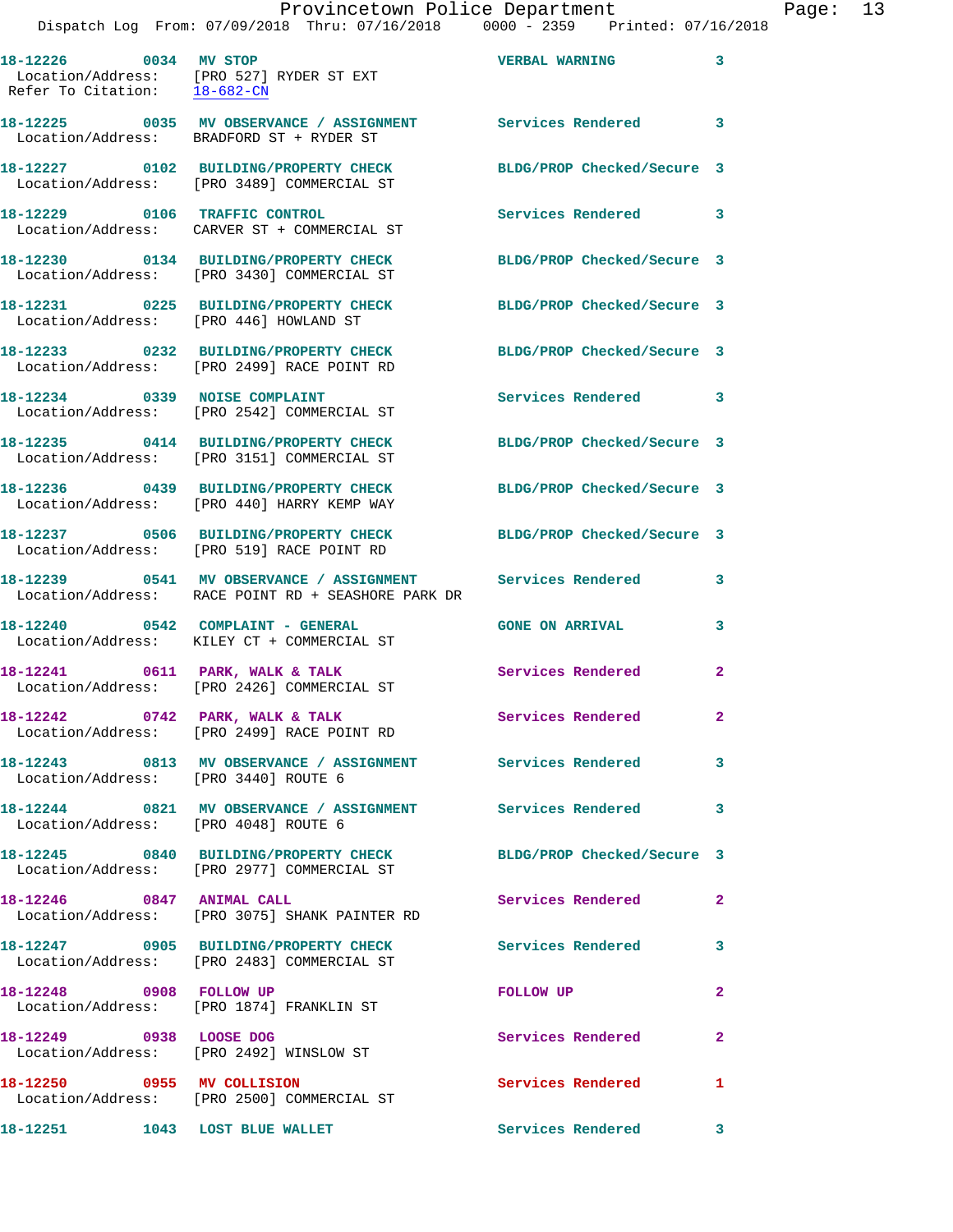|                                                                                    | Dispatch Log From: 07/09/2018 Thru: 07/16/2018 0000 - 2359 Printed: 07/16/2018                                   | Provincetown Police Department |              | Page: 14 |  |
|------------------------------------------------------------------------------------|------------------------------------------------------------------------------------------------------------------|--------------------------------|--------------|----------|--|
|                                                                                    | Location/Address: [PRO 542] SHANK PAINTER RD                                                                     |                                |              |          |  |
|                                                                                    | 18-12252 1049 LOST LICENSE<br>Location/Address: [PRO 542] SHANK PAINTER RD                                       | Services Rendered 3            |              |          |  |
|                                                                                    | 18-12253 1052 BUILDING/PROPERTY CHECK BLDG/PROP Checked/Secure 3<br>Location/Address: [PRO 182] COMMERCIAL ST    |                                |              |          |  |
| 18-12254 1111 MV STOP                                                              | Location/Address: [PRO 3672] ROUTE 6<br>Refer To Citation: 18-683-CN                                             | VERBAL WARNING 3               |              |          |  |
| 18-12255 1116 MV STOP<br>Location/Address: ROUTE 6<br>Refer To Citation: 18-696-CN |                                                                                                                  | <b>VERBAL WARNING</b>          | 3            |          |  |
| Location/Address: [PRO 3287] ROUTE 6                                               | 18-12256 1133 BUILDING/PROPERTY CHECK BLDG/PROP Checked/Secure 3                                                 |                                |              |          |  |
|                                                                                    | 18-12257 1147 ANIMAL CALL<br>Location/Address: [PRO 1790] BRADFORD ST                                            | Services Rendered 2            |              |          |  |
|                                                                                    | 18-12258 1147 MEDICAL EMERGENCY<br>Location/Address: [PRO 2207] SHANK PAINTER RD                                 | Transported to Hospital 1      |              |          |  |
|                                                                                    | 18-12259 1158 STREET PERFORMER COMPLAINT Services Rendered 3<br>Location/Address: [PRO 1952] COMMERCIAL ST       |                                |              |          |  |
|                                                                                    | 18-12260 1210 LOST PROPERTY<br>Location/Address: [PRO 542] SHANK PAINTER RD                                      | Services Rendered              | $\mathbf{3}$ |          |  |
| 18-12261 1217 LOST PROPERTY                                                        | Location/Address: [PRO 542] SHANK PAINTER RD                                                                     | Services Rendered 3            |              |          |  |
|                                                                                    | 18-12262 1226 BUILDING/PROPERTY CHECK<br>Location/Address: [PRO 3259] MACMILLAN WHARF                            | BLDG/PROP Checked/Secure 3     |              |          |  |
|                                                                                    | 18-12263 1247 BUILDING/PROPERTY CHECK BLDG/PROP Checked/Secure 3<br>Location/Address: [PRO 105] COMMERCIAL ST    |                                |              |          |  |
|                                                                                    | 18-12264 1343 COMPLAINT-CROSSWALKS Services Rendered 3<br>Location/Address: [PRO 542] SHANK PAINTER RD           |                                |              |          |  |
|                                                                                    | 18-12265 1404 MV OBSERVANCE / ASSIGNMENT Services Rendered 3<br>Location/Address: STANDISH ST + BRADFORD ST      |                                |              |          |  |
|                                                                                    | 18-12266 1432 LOST BOOK<br>Location/Address: [PRO 542] SHANK PAINTER RD                                          | Services Rendered 3            |              |          |  |
|                                                                                    | 18-12267 1435 HARASSMENT / THREATS Services Rendered 2<br>Location/Address: [PRO 542] SHANK PAINTER RD           |                                |              |          |  |
|                                                                                    | 18-12268 1452 PARK, WALK & TALK<br>Location/Address: [PRO 488] MAYFLOWER ST                                      | Services Rendered              | $\mathbf{2}$ |          |  |
|                                                                                    | 18-12269 1500 SUSPICIOUS ACTIVITY 1990 Could Not Locate<br>Location/Address: [PRO 2543] MACMILLAN WHARF          |                                | $\mathbf{2}$ |          |  |
|                                                                                    | 18-12270 1500 MV COLLISION<br>Location/Address: SHANK PAINTER RD + ROUTE 6                                       | Could Not Locate 1             |              |          |  |
|                                                                                    | 18-12271 1538 BUILDING/PROPERTY CHECK BLDG/PROP Checked/Secure 3<br>Location/Address: [PRO 3259] MACMILLAN WHARF |                                |              |          |  |
|                                                                                    | 18-12272 1600 GENERAL INFO<br>Location/Address: [PRO 340] COMMERCIAL ST                                          | No Action Required 3           |              |          |  |
| 18-12273 1606 ANIMAL CALL                                                          | Location/Address: [PRO 1439] UPPER MILLER HILL RD                                                                | Services Rendered              | $\mathbf{2}$ |          |  |
| 18-12274 1612 ANIMAL CALL                                                          |                                                                                                                  | Services Rendered 2            |              |          |  |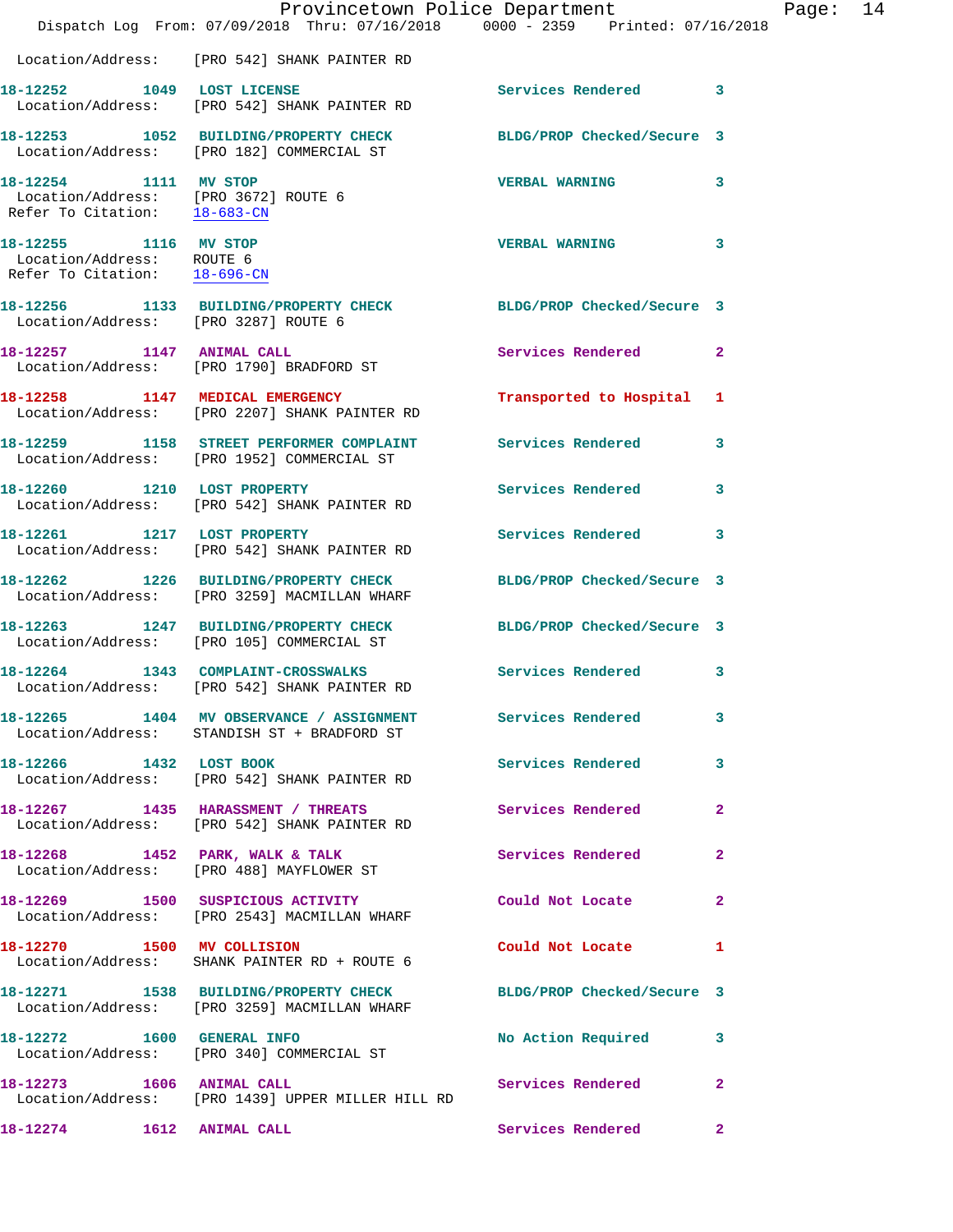|                                                                   |                                                                                                                                                                               | Provincetown Police Department |              | Page: 15 |  |
|-------------------------------------------------------------------|-------------------------------------------------------------------------------------------------------------------------------------------------------------------------------|--------------------------------|--------------|----------|--|
|                                                                   | Dispatch Log From: 07/09/2018 Thru: 07/16/2018 0000 - 2359 Printed: 07/16/2018                                                                                                |                                |              |          |  |
|                                                                   | Location/Address: [PRO 2500] COMMERCIAL ST                                                                                                                                    |                                |              |          |  |
|                                                                   | 18-12275 1620 LARCENY / FORGERY / FRAUD Arrest(s) Made 2<br>Location/Address: RYDER ST + BRADFORD ST<br>Refer To Arrest: 18-116-AR<br>Refer To $P/C$ : $\overline{18-117-AR}$ |                                |              |          |  |
|                                                                   | 18-12276 1630 HAZARDS<br>Location/Address: [PRO 1457] COMMERCIAL ST                                                                                                           | Services Rendered 2            |              |          |  |
| Refer To Arrest: 18-116-AR                                        | 18-12277 1711 MEDICAL EMERGENCY<br>Location/Address: [PRO 542] SHANK PAINTER RD                                                                                               | <b>Services Rendered</b>       | 1            |          |  |
|                                                                   | 18-12279 1715 MV COLLISION<br>Location/Address: [PRO 2265] COMMERCIAL ST                                                                                                      | Services Rendered 1            |              |          |  |
| 18-12280 1827 HAZARDS<br>Location/Address: COMMERCIAL ST          |                                                                                                                                                                               | SPOKEN TO                      | $\mathbf{2}$ |          |  |
|                                                                   | 18-12281 1906 MV COMPLAINT<br>Location/Address: [PRO 2277] BRADFORD ST                                                                                                        | Services Rendered              | $\mathbf{2}$ |          |  |
|                                                                   | 18-12282 1914 LOST PROPERTY<br>Location/Address: [PRO 542] SHANK PAINTER RD                                                                                                   | Services Rendered 3            |              |          |  |
|                                                                   | 18-12284 2034 MV STOP<br>Location/Address: [PRO 2052] COMMERCIAL ST<br>Refer To Citation: $\frac{18-684-CN}{18-684-CN}$                                                       | <b>VERBAL WARNING</b>          | 3            |          |  |
| 18-12285 2039 NOISE COMPLAINT<br>Location/Address: OFF CONWELL ST |                                                                                                                                                                               | <b>SPOKEN TO</b>               | 3            |          |  |
|                                                                   | 18-12287 2204 BAR CHECK<br>Location/Address: [PRO 221] COMMERCIAL ST                                                                                                          | Services Rendered              | $\mathbf{2}$ |          |  |
| 18-12288 2207 BAR CHECK                                           | Location/Address: [PRO 3712] RYDER ST EXT                                                                                                                                     | Services Rendered 2            |              |          |  |
|                                                                   | 18-12290 2223 BUILDING/PROPERTY CHECK BLDG/PROP Checked/Secure 3<br>Location/Address: [PRO 3259] MACMILLAN WHARF                                                              |                                |              |          |  |
| 18-12291 2224 BAR CHECK                                           | Location/Address: [PRO 272] COMMERCIAL ST                                                                                                                                     | Services Rendered              | $\mathbf{2}$ |          |  |
| 18-12292 2236 BAR CHECK                                           | Location/Address: [PRO 437] FREEMAN ST                                                                                                                                        | Services Rendered              | $\mathbf{2}$ |          |  |
|                                                                   | 18-12294 2310 ALARM - GENERAL<br>Location/Address: [PRO 3167] COMMERCIAL ST                                                                                                   | False Alarm <b>Execute 19</b>  | 1            |          |  |
|                                                                   | 18-12295 2314 MEDICAL EMERGENCY<br>Location/Address: CARVER ST + COMMERCIAL ST                                                                                                | Transported to Hospital 1      |              |          |  |
|                                                                   | 18-12296 2320 MEDICAL EMERGENCY<br>Location/Address: [PRO 542] SHANK PAINTER RD                                                                                               | Services Rendered 1            |              |          |  |
| 18-12297 2325 MV STOP<br>Refer To Citation: 18-685-CN             | Location/Address: [PRO 399] COMMERCIAL ST                                                                                                                                     | <b>VERBAL WARNING</b>          | 3            |          |  |
| For Date: $07/14/2018$ - Saturday                                 |                                                                                                                                                                               |                                |              |          |  |
| Location/Address: [PRO 80] CARVER ST                              | 18-12300 0005 MEDICAL EMERGENCY                                                                                                                                               | <b>PATIENT REFUSAL</b>         | 1            |          |  |
|                                                                   |                                                                                                                                                                               |                                |              |          |  |

Location/Address: [PRO 399] COMMERCIAL ST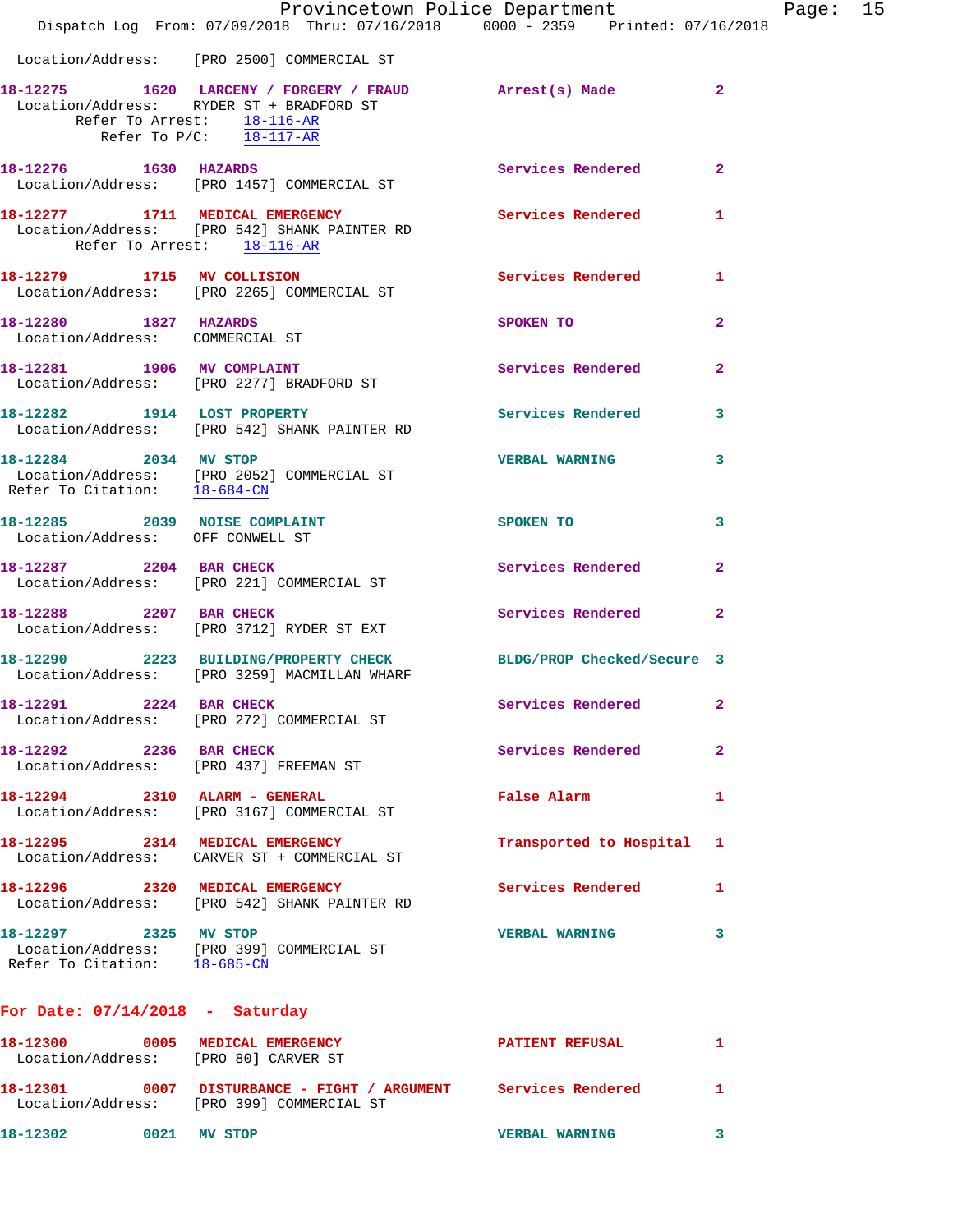Location/Address: [PRO 2618] COMMERCIAL ST Refer To Citation: 18-686-CN

18-12304 0047 ALARM - FIRE False Alarm 1 Location/Address: [PRO 70] BRADFORD ST EXT **18-12380 0050 MV OBSERVANCE / ASSIGNMENT Services Rendered 3**  Location/Address: BRADFORD ST + RYDER ST **18-12305 0104 HAZARDS Services Rendered 2**  Location/Address: MASONIC PL + COMMERCIAL ST **18-12306 0111 TRESPASS GONE ON ARRIVAL 2**  Location/Address: [PRO 3443] COMMERCIAL ST **18-12307 0114 TRAFFIC CONTROL Services Rendered 3**  Location/Address: CARVER ST + COMMERCIAL ST **18-12308 0119 MV STOP VERBAL WARNING 3**  Location/Address: BRADFORD ST + PLEASANT ST Refer To Citation: 18-687-CN **18-12309 0132 MV STOP Arrest(s) Made 3**  Location/Address: [PRO 2818] CONWELL ST Refer To Arrest: 18-120-AR **18-12310 0242 ESCORT / TRANSPORT Transferred Custody 3**  Location/Address: [OT] SHERIFF'S PL Refer To Arrest: 18-120-AR **18-12311 0728 MEDICAL EMERGENCY Transported to Hospital 1**  Location/Address: [PRO 3222] ALDEN ST 18-12312 0804 MV COMPLAINT Services Rendered 2 Location/Address: COMMERCIAL ST + RYDER ST **18-12313 0913 MV OBSERVANCE / ASSIGNMENT Services Rendered 3**  Location/Address: [PRO 3440] ROUTE 6 **18-12316 1043 MV COLLISION Services Rendered 1**  Location/Address: [PRO 1334] COMMERCIAL ST **18-12317 1100 MV OBSERVANCE / ASSIGNMENT Services Rendered 3**  Location/Address: [PRO 444] HIGH POLE HILL **18-12318 1129 BUILDING/PROPERTY CHECK BLDG/PROP Checked/Secure 3**  Location/Address: [PRO 3259] MACMILLAN WHARF **18-12320 1145 LOST IPHONE Services Rendered 3**  Location/Address: [PRO 542] SHANK PAINTER RD **18-12319 1150 PARK, WALK & TALK Services Rendered 2**  Location: [PRO 3431] LOPES SQUARE **18-12321 1221 PARKING COMPLAINT Citation / Warning Issue 3**  Location/Address: [PRO 581] BRADFORD ST **18-12323 1238 MEDICAL EMERGENCY Services Rendered 1**  Location/Address: [PRO 3148] COMMERCIAL ST 18-12324 1248 PARK, WALK & TALK 18 No Action Required 2 Location/Address: [PRO 526] RYDER ST EXT **18-12325 1313 MV OBSERVANCE / ASSIGNMENT Services Rendered 3**  Location/Address: BRADFORD ST + STANDISH ST **18-12326 1313 MV DISABLED Services Rendered 2**  Location/Address: [PRO 2479] ROUTE 6 **18-12327 1320 LOST TOYOTA REMOTE Services Rendered 3**  Location/Address: [PRO 542] SHANK PAINTER RD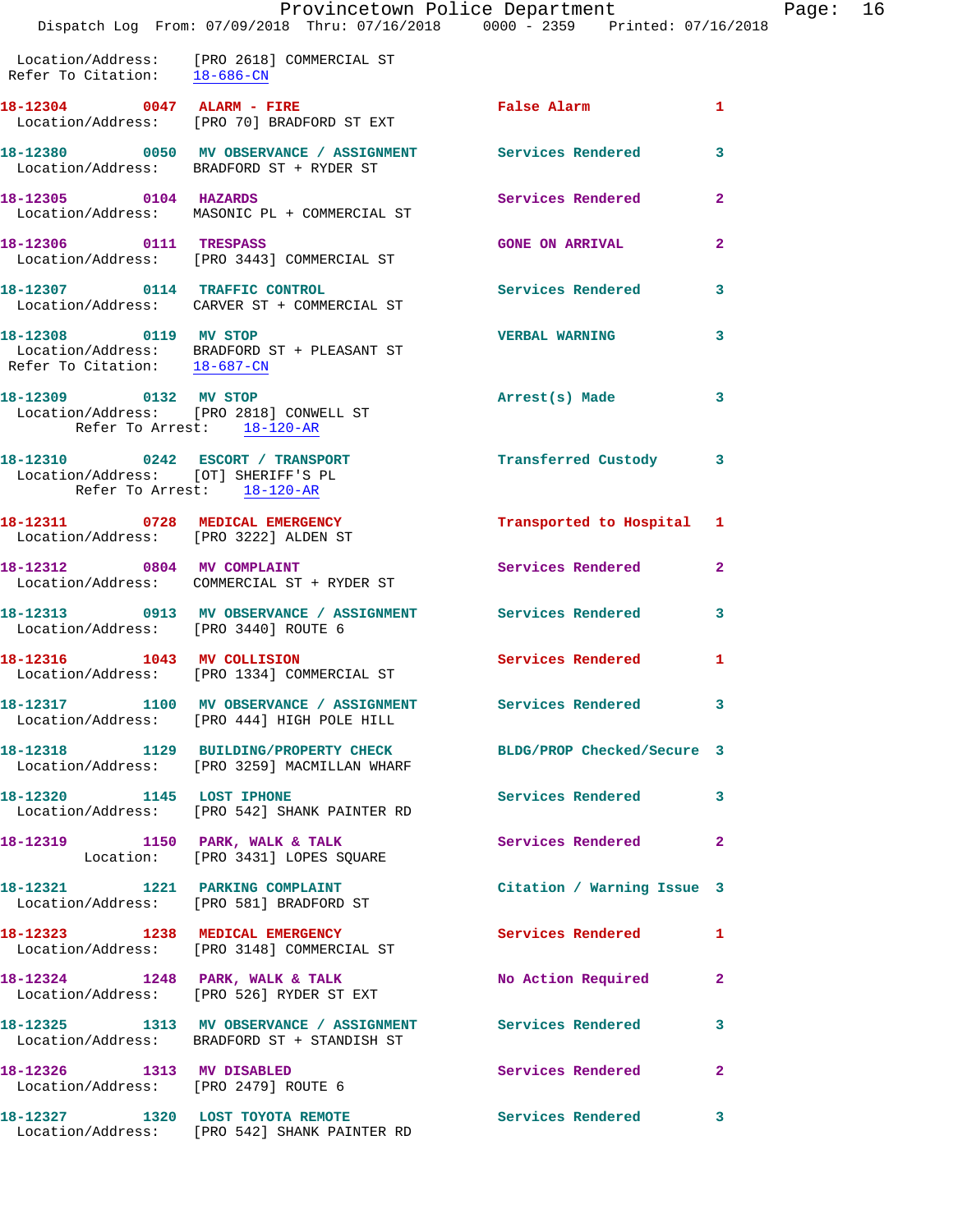|                                                                                                    | 18-12328 1355 COMPLAINT - GENERAL<br>Location/Address: [PRO 542] SHANK PAINTER RD                            | Services Rendered 3        |                         |
|----------------------------------------------------------------------------------------------------|--------------------------------------------------------------------------------------------------------------|----------------------------|-------------------------|
|                                                                                                    | 18-12329 1409 HARASSMENT / THREATS<br>Location/Address: [PRO 2997] COMMERCIAL ST                             | SPOKEN TO                  | $\overline{\mathbf{2}}$ |
| Location/Address: [PRO 3287] ROUTE 6                                                               | 18-12330 1417 BUILDING/PROPERTY CHECK                                                                        | BLDG/PROP Checked/Secure 3 |                         |
| 18-12331 1428 MV PRIVATE TOW<br>Location/Address: [PRO 413] CONWELL ST                             | Refer To Arrest: 18-120-AR                                                                                   | <b>Vehicle Towed</b>       | $\mathbf{2}$            |
|                                                                                                    | 18-12332 1448 PARKING COMPLAINT<br>Location/Address: [PRO 2977] COMMERCIAL ST                                | Unfounded                  | $\overline{\mathbf{3}}$ |
| 18-12335 1459 MV COLLISION<br>Location/Address: [PRO 885] CONWAY ST<br>Refer To Accident: 18-71-AC |                                                                                                              | Investigated               | 1                       |
|                                                                                                    | 18-12336 1512 MEDICAL EMERGENCY<br>Location/Address: [PRO 3198] COMMERCIAL ST                                | Transported to Hospital 1  |                         |
|                                                                                                    | 18-12337 1520 SUSPICIOUS ACTIVITY<br>Location/Address: [PRO 526] RYDER ST EXT                                | No Action Required         | $\overline{2}$          |
| Location/Address: ROUTE 6 + SNAIL RD                                                               | 18-12340 1705 MV OBSERVANCE / ASSIGNMENT Services Rendered                                                   |                            | 3                       |
|                                                                                                    | 18-12342 1747 PARK, WALK & TALK<br>Location/Address: [PRO 3870] COMMERCIAL ST                                | No Action Required 2       |                         |
| 18-12344 1841 NOISE COMPLAINT                                                                      | Location/Address: [PRO 3094] COMMERCIAL ST                                                                   | SPOKEN TO                  | 3                       |
|                                                                                                    | 18-12345 1858 MEDICAL EMERGENCY<br>Location: [PRO 3431] LOPES SQUARE                                         | Transported to Hospital 1  |                         |
| 18-12346 1949 LOST PROPERTY<br>Location/Address: COMMERCIAL ST                                     |                                                                                                              | Services Rendered 3        |                         |
| 18-12347 1950 MV STOP<br>Refer To Citation: 18-688-CN                                              | Location: [PRO 3431] LOPES SQUARE                                                                            | <b>VERBAL WARNING</b>      | $\mathbf{3}$            |
|                                                                                                    | 18-12348 2020 SUSPICIOUS ACTIVITY<br>Location/Address: [PRO 539] SHANK PAINTER RD                            | No Action Required         | $\mathbf{2}$            |
| 18-12349 2024 MV DISABLED                                                                          | Location/Address: [PRO 3456] RYDER ST EXT                                                                    | Services Rendered          | $\overline{2}$          |
|                                                                                                    | 18-12350 2041 MV OBSERVANCE / ASSIGNMENT Services Rendered<br>Location/Address: BRADFORD ST + STANDISH ST    |                            | 3                       |
| 18-12352 2053 ASSIST CITIZEN                                                                       | Location/Address: [PRO 2562] COMMERCIAL ST                                                                   | Services Rendered          | $\mathbf{3}$            |
|                                                                                                    | 18-12353 2055 TRAFFIC CONTROL<br>Location/Address: RYDER ST + COMMERCIAL ST                                  | No Action Required         | 3                       |
| 18-12351 2056 LOST PROPERTY<br>Location/Address: COMMERCIAL ST                                     |                                                                                                              | Services Rendered 3        |                         |
|                                                                                                    | 18-12355 2105 BUILDING/PROPERTY CHECK BLDG/PROP Checked/Secure 3<br>Location/Address: [PRO 526] RYDER ST EXT |                            |                         |
|                                                                                                    | 18-12356 2106 BUILDING/PROPERTY CHECK<br>Location/Address: [PRO 4080] RYDER ST EXT                           | BLDG/PROP Checked/Secure 3 |                         |
| 18-12357 2106 NOISE COMPLAINT                                                                      |                                                                                                              | Unfounded                  | $\mathbf{3}$            |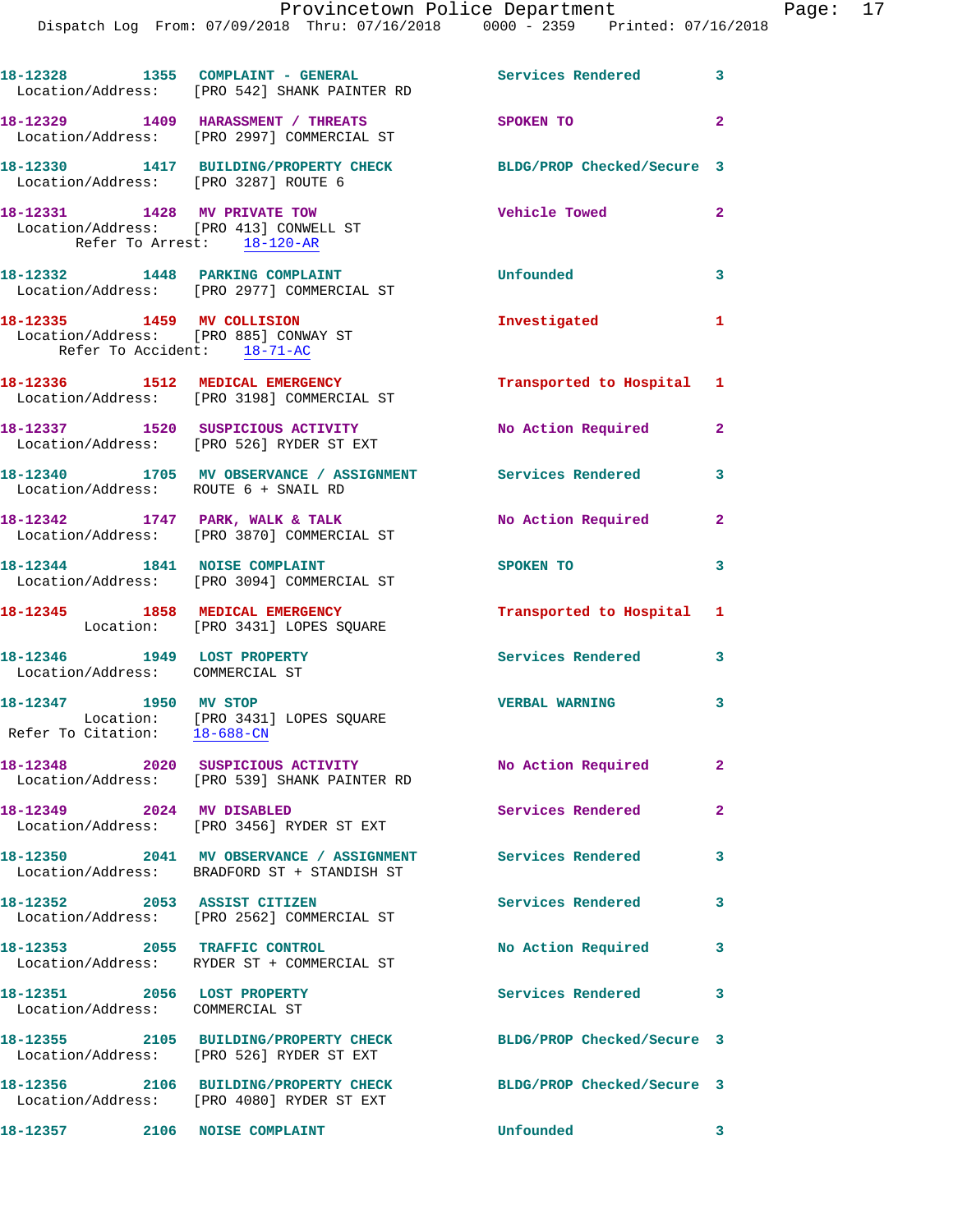|                                                                                                    | Provincetown Police Department The Rage: 18<br>Dispatch Log From: 07/09/2018 Thru: 07/16/2018 0000 - 2359 Printed: 07/16/2018 |                            |                |  |
|----------------------------------------------------------------------------------------------------|-------------------------------------------------------------------------------------------------------------------------------|----------------------------|----------------|--|
|                                                                                                    | Location/Address: [PRO 1042] OLD COLONY WAY                                                                                   |                            |                |  |
| Refer To $P/C$ : 18-121-AR                                                                         | 18-12358 2132 MEDICAL EMERGENCY PATIENT REFUSAL<br>Location/Address: [PRO 542] SHANK PAINTER RD                               |                            | $\mathbf{1}$   |  |
|                                                                                                    | 18-12359 2138 BAR CHECK<br>Location/Address: [PRO 2675] COMMERCIAL ST                                                         | No Action Required         | $\mathbf{2}$   |  |
|                                                                                                    | 18-12360 2144 BAR CHECK<br>Location/Address: [PRO 3392] COMMERCIAL ST                                                         | No Action Required         | $\mathbf{2}$   |  |
|                                                                                                    | 18-12364 2147 STREET PERFORMER COMPLAINT SPOKEN TO<br>Location/Address: [PRO 196] COMMERCIAL ST                               |                            | 3              |  |
|                                                                                                    | 18-12361 2149 SUSPICIOUS ACTIVITY<br>Location/Address: [PRO 3325] YOUNGS CT                                                   | <b>SPOKEN TO</b>           | $\overline{2}$ |  |
|                                                                                                    | 18-12362 2156 BAR CHECK<br>Location/Address: [PRO 3973] BRADFORD ST                                                           | No Action Required         | $\mathbf{2}$   |  |
| 18-12363 2157 BAR CHECK                                                                            | Location/Address: [PRO 80] CARVER ST                                                                                          | No Action Required 2       |                |  |
|                                                                                                    | 18-12365 2211 BY-LAW VIOLATION<br>Location/Address: [PRO 173] COMMERCIAL ST                                                   | SPOKEN TO                  | 2              |  |
| 18-12366 2315 MV STOP<br>Location/Address: SHANK PAINTER RD<br>Refer To Citation: <u>18-689-CN</u> |                                                                                                                               | <b>VERBAL WARNING</b>      | 3              |  |
| 18-12367 2322 MV STOP<br>Location/Address: RYDER ST<br>Refer To Citation: 18-690-CN                |                                                                                                                               | <b>VERBAL WARNING</b>      | 3              |  |
|                                                                                                    | 18-12370 2346 MV STOP<br>Location/Address: [PRO 396] COMMERCIAL ST<br>Refer To Citation: R8381389                             | Citation / Warning Issue 3 |                |  |
|                                                                                                    | 18-12369 2350 MV OBSERVANCE / ASSIGNMENT Services Rendered<br>Location/Address: BRADFORD ST + HOWLAND ST                      |                            | 3              |  |
| 18-12371 2354 MV STOP<br>Location/Address: [PRO 57] BRADFORD ST<br>Refer To Citation: 18-691-CN    |                                                                                                                               | <b>VERBAL WARNING</b>      | 3              |  |
| For Date: $07/15/2018$ - Sunday                                                                    |                                                                                                                               |                            |                |  |
|                                                                                                    | 18-12373 0000 BAR CHECK<br>Location/Address: [PRO 399] COMMERCIAL ST                                                          | Services Rendered          | $\mathbf{2}$   |  |
|                                                                                                    | 18-12374 0002 COMPLAINT - GENERAL<br>Location/Address: [PRO 2977] COMMERCIAL ST                                               | Services Rendered          | 3              |  |
|                                                                                                    | 18-12372 0007 MV OBSERVANCE / ASSIGNMENT Services Rendered<br>Location/Address: HIGH POLE HILL + BRADFORD ST                  |                            | 3              |  |
| 18-12377 0035 BAR CHECK                                                                            | Location/Address: [PRO 2832] COMMERCIAL ST                                                                                    | Services Rendered          | $\mathbf{2}$   |  |
|                                                                                                    | 18-12375 0039 BUILDING/PROPERTY CHECK<br>Location/Address: [PRO 2540] RACE POINT RD                                           | <b>Services Rendered</b>   | 3              |  |
|                                                                                                    | 18-12378 0045 BUILDING/PROPERTY CHECK Services Rendered<br>Location/Address: [PRO 3259] MACMILLAN WHARF                       |                            | 3              |  |
| 18-12379 0046 MV STOP<br>Location/Address: [PRO 606] CONWELL ST<br>Refer To Citation: 18-692-CN    |                                                                                                                               | <b>VERBAL WARNING</b>      | 3              |  |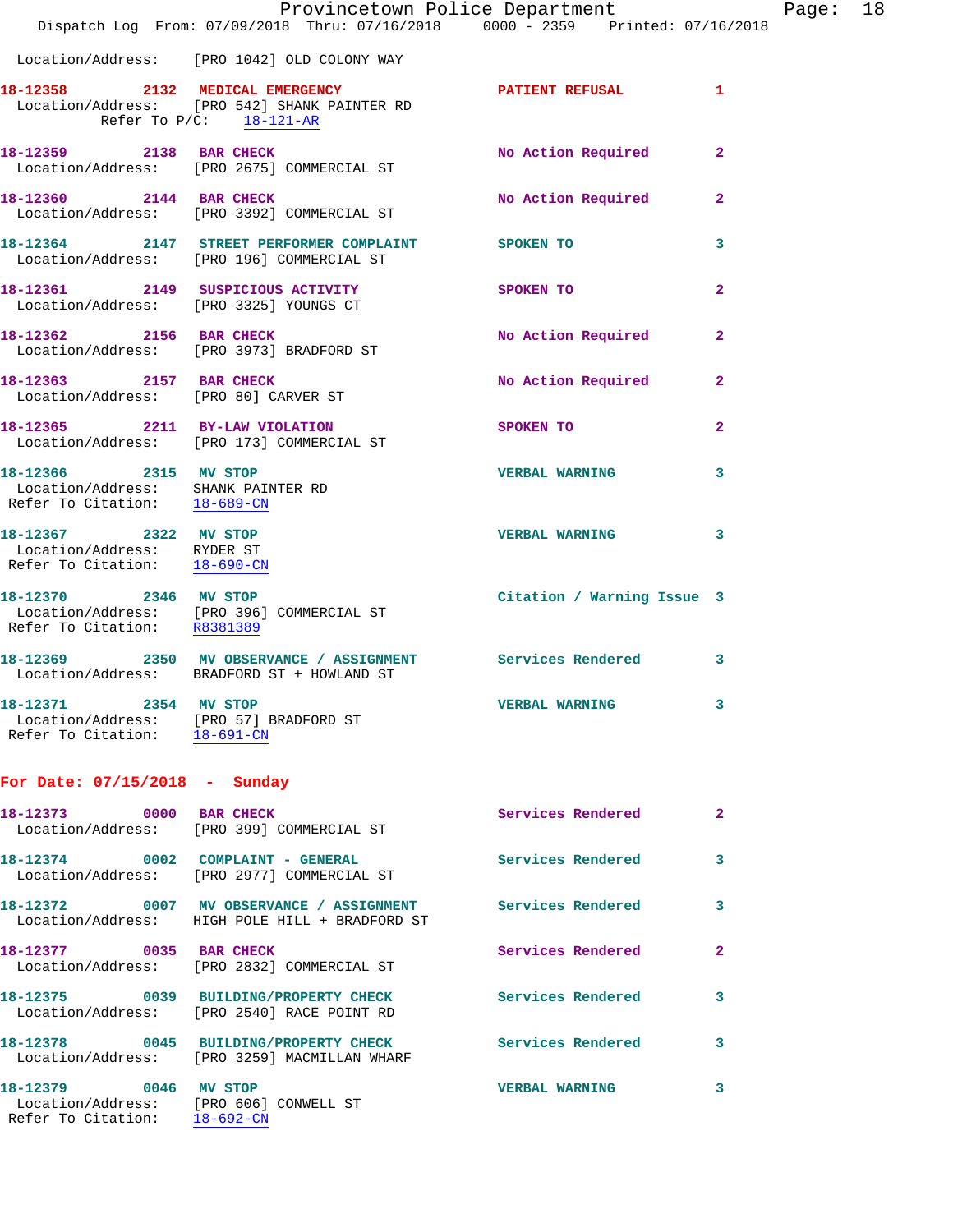|                                                                                                | Provincetown Police Department<br>Dispatch Log From: 07/09/2018 Thru: 07/16/2018 0000 - 2359 Printed: 07/16/2018               |                            |              |
|------------------------------------------------------------------------------------------------|--------------------------------------------------------------------------------------------------------------------------------|----------------------------|--------------|
| 18-12381 0057 MV STOP                                                                          | Location/Address: BRADFORD ST + CARVER ST<br>Refer To Citation: R8381734                                                       | Citation / Warning Issue 3 |              |
|                                                                                                | 18-12382 0110 COMPLAINT - GENERAL<br>Location/Address: [PRO 3313] STANDISH ST                                                  | <b>Services Rendered</b>   | 3            |
|                                                                                                | 18-12383 6129 MV OBSERVANCE / ASSIGNMENT Services Rendered<br>Location/Address: BRADFORD ST + RYDER ST                         |                            | 3            |
| 18-12384 0135 MV STOP                                                                          | Location/Address: [PRO 3313] STANDISH ST<br>Refer To Citation: $\frac{18-693-CN}{18-693-CN}$                                   | <b>VERBAL WARNING</b>      | 3            |
|                                                                                                | 18-12385 0152 MV STOP<br>Location/Address: BRADFORD ST + CONWELL ST<br>Refer To Citation: $\frac{18-694-CN}{\sqrt{16}-694-CN}$ | <b>VERBAL WARNING</b>      | 3            |
|                                                                                                | 18-12386 0203 BUILDING/PROPERTY CHECK<br>Location/Address: [PRO 2499] RACE POINT RD                                            | <b>Services Rendered</b>   | 3            |
|                                                                                                | 18-12387 0219 BUILDING/PROPERTY CHECK<br>Location/Address: [PRO 3259] MACMILLAN WHARF                                          | BLDG/PROP Checked/Secure 3 |              |
| Location/Address: [TRU] SHORE RD                                                               | 18-12391 0303 ASSIST DEPARTMENT / MUTUAL AID Services Rendered                                                                 |                            | 3            |
|                                                                                                | 18-12392 0330 BUILDING/PROPERTY CHECK Services Rendered<br>Location/Address: [PRO 2512] JEROME SMITH RD                        |                            | 3            |
|                                                                                                | 18-12393 0352 NOISE COMPLAINT<br>Location/Address: [PRO 523] COMMERCIAL ST                                                     | SPOKEN TO                  | 3            |
|                                                                                                | 18-12395 0456 MEDICAL EMERGENCY<br>Location/Address: [PRO 1892] SHANK PAINTER RD                                               | <b>Services Rendered</b>   | 1            |
|                                                                                                | 18-12397 0528 BUILDING/PROPERTY CHECK<br>Location/Address: [PRO 3430] COMMERCIAL ST                                            | BLDG/PROP Checked/Secure 3 |              |
| 18-12398 0602 PROPERTY DAMAGE                                                                  | Location/Address: [PRO 75] CAPTAIN BERTIES WAY                                                                                 | <b>Services Rendered</b>   | 3            |
| Location/Address: [PRO 3440] ROUTE 6                                                           | 18-12400 0801 MV OBSERVANCE / ASSIGNMENT Services Rendered                                                                     |                            | 3            |
| 18-12402 0927 GRAFFITI                                                                         | Location/Address: [PRO 2483] COMMERCIAL ST                                                                                     | Services Rendered          | 3            |
| 18-12403 0931 ALARM - FIRE<br>Location/Address: [PRO 3222] ALDEN ST                            |                                                                                                                                | Services Rendered          | 1            |
| Location/Address: [PRO 521] ROUTE 6<br>Refer To Citation: 18-695-CN                            |                                                                                                                                | <b>VERBAL WARNING</b>      | 3            |
| 18-12406   1014 MV STOP<br>Location/Address: [PRO 521] ROUTE 6<br>Refer To Citation: 18-697-CN |                                                                                                                                | <b>VERBAL WARNING</b>      | 3            |
| 18-12407 1022 HAZARDS<br>Location/Address: [PRO 2521] ROUTE 6                                  |                                                                                                                                | Services Rendered          | $\mathbf{2}$ |
|                                                                                                | 18-12408 1049 BY-LAW VIOLATION<br>Location/Address: [PRO 2132] COMMERCIAL ST                                                   | No Action Required         | $\mathbf{2}$ |
| 18-12409 1053 LOST IPHONE                                                                      | Location/Address: [PRO 542] SHANK PAINTER RD                                                                                   | Services Rendered          | 3            |
| 18-12410 1105 ANIMAL CALL                                                                      | Location/Address: [PRO 526] RYDER ST EXT                                                                                       | Services Rendered          | $\mathbf{2}$ |

Page: 19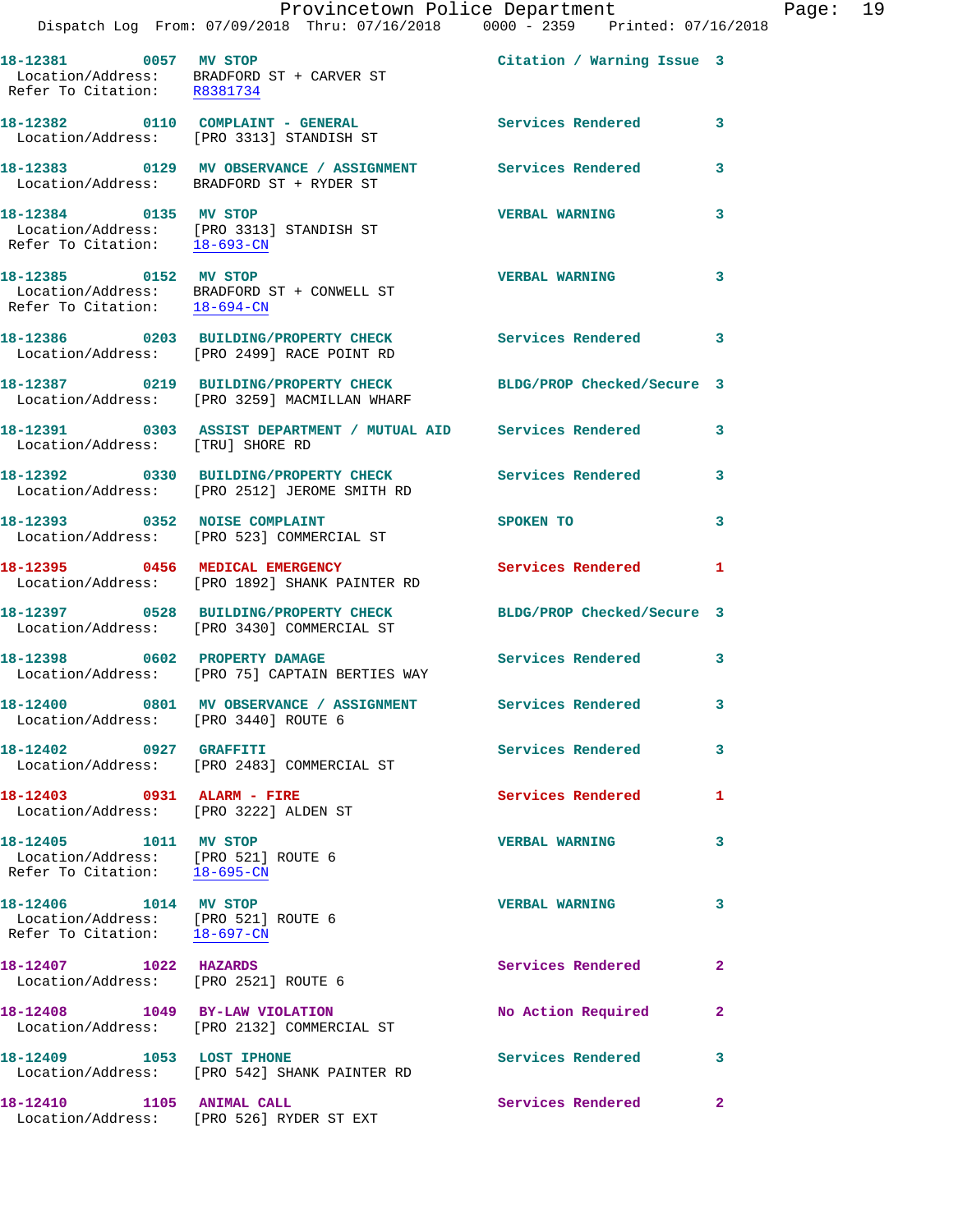|                                                                                               | Dispatch Log From: 07/09/2018 Thru: 07/16/2018 0000 - 2359 Printed: 07/16/2018                               | Provincetown Police Department |                | Page: 20 |  |
|-----------------------------------------------------------------------------------------------|--------------------------------------------------------------------------------------------------------------|--------------------------------|----------------|----------|--|
|                                                                                               | 18-12411 1110 MEDICAL EMERGENCY<br>Location/Address: [PRO 440] HARRY KEMP WAY                                | Transported to Hospital 1      |                |          |  |
|                                                                                               | 18-12412 1126 LOST DEBIT CARD Services Rendered 3<br>Location/Address: [PRO 542] SHANK PAINTER RD            |                                |                |          |  |
|                                                                                               | 18-12414 1219 BUILDING/PROPERTY CHECK Services Rendered 3<br>Location/Address: [PRO 2206] PILGRIMS LANDING   |                                |                |          |  |
|                                                                                               | 18-12418 1335 ALARM - GENERAL False Alarm<br>Location/Address: [PRO 63] BRADFORD ST EXT                      |                                | $\mathbf{1}$   |          |  |
|                                                                                               | 18-12420 1359 ANIMAL CALL<br>Location/Address: [PRO 3296] SHANK PAINTER RD                                   | Services Rendered 2            |                |          |  |
|                                                                                               | 18-12421 1404 911 - GENERAL<br>Location/Address: [PRO 1952] COMMERCIAL ST                                    | BLDG/PROP Checked/Secure 1     |                |          |  |
|                                                                                               | 18-12422 1410 TRAFFIC CONTROL<br>Location/Address: [PRO 208] COMMERCIAL ST                                   | Services Rendered 3            |                |          |  |
| Location/Address: ROUTE 6                                                                     | 18-12423 1421 MV DISABLED                                                                                    | <b>Vehicle Towed</b>           | $\overline{2}$ |          |  |
|                                                                                               | 18-12424 1442 LOST BLACK BACKPACK 1 Services Rendered 3<br>Location/Address: [PRO 3094] COMMERCIAL ST        |                                |                |          |  |
|                                                                                               | 18-12425 1457 MV DISABLED<br>Location/Address: ROUTE 6 + PROVINCELANDS RD                                    | <b>Services Rendered</b>       | $\mathbf{2}$   |          |  |
|                                                                                               | 18-12427 1514 MV COMPLAINT<br>Location/Address: [PRO 526] RYDER ST EXT                                       | No Action Required 2           |                |          |  |
|                                                                                               | 18-12430 1539 PARK, WALK & TALK (Services Rendered Location/Address: [PRO 105] COMMERCIAL ST                 |                                | $\mathbf{2}$   |          |  |
| Location/Address: [PRO 3440] ROUTE 6                                                          | 18-12432 1558 MV OBSERVANCE / ASSIGNMENT No Action Required 3                                                |                                |                |          |  |
|                                                                                               | 18-12435   1611   ANIMAL CALL<br>Location/Address: [PRO 1183] COMMERCIAL ST                                  | Services Rendered 2            |                |          |  |
|                                                                                               | 18-12440 1721 MV OBSERVANCE / ASSIGNMENT No Action Required<br>Location/Address: [PRO 3296] SHANK PAINTER RD |                                |                |          |  |
| 18-12447 1837 MV STOP<br>Location/Address: ROUTE 6 + SNAIL RD<br>Refer To Citation: 18-698-CN |                                                                                                              | <b>VERBAL WARNING</b>          | 3              |          |  |
|                                                                                               | 18-12448 1842 STREET PERFORMER COMPLAINT SPOKEN TO<br>Location/Address: [PRO 2317] COMMERCIAL ST             |                                | $\mathbf{3}$   | 1        |  |
|                                                                                               | 18-12450 1855 MV COMPLAINT<br>Location/Address: [PRO 1989] COMMERCIAL ST                                     | No Action Required             | $\mathbf{2}$   |          |  |
| 18-12452 1928 BAR CHECK                                                                       | Location/Address: [PRO 3837] COMMERCIAL ST                                                                   | Services Rendered              | $\mathbf{2}$   |          |  |
|                                                                                               | 18-12453 1930 BUILDING/PROPERTY CHECK<br>Location/Address: [PRO 3259] MACMILLAN WHARF                        | BLDG/PROP Checked/Secure 3     |                |          |  |
|                                                                                               | 18-12455 1945 MEDICAL EMERGENCY<br>Location/Address: [PRO 1892] SHANK PAINTER RD                             | Transported to Hospital 1      |                |          |  |
| 18-12457 1955 NOISE COMPLAINT<br>Location/Address: NELSON AVE                                 |                                                                                                              | Unfounded                      | 3              |          |  |
| 18-12458 2001 HAZARDS                                                                         | Location/Address: ROUTE 6 + CONWELL ST                                                                       | Unfounded                      | $\overline{2}$ |          |  |
| 18-12461 2052 BAR CHECK                                                                       |                                                                                                              | No Action Required             | $\mathbf{2}$   |          |  |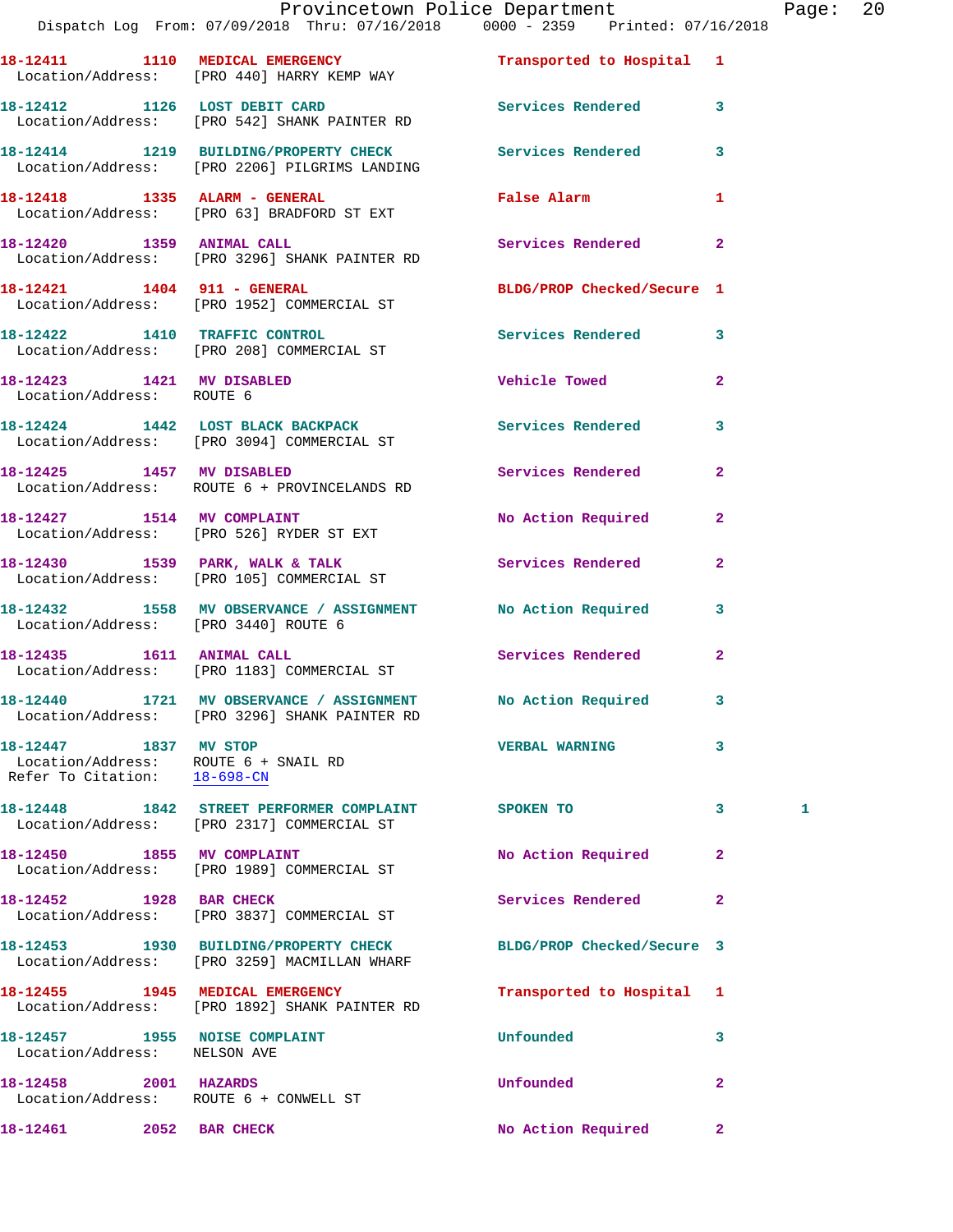|                                                                                               | Provincetown Police Department Page: 21<br>Dispatch Log From: 07/09/2018 Thru: 07/16/2018 0000 - 2359 Printed: 07/16/2018 |                            |              |  |
|-----------------------------------------------------------------------------------------------|---------------------------------------------------------------------------------------------------------------------------|----------------------------|--------------|--|
|                                                                                               |                                                                                                                           |                            |              |  |
|                                                                                               | Location/Address: [PRO 2251] COMMERCIAL ST                                                                                |                            |              |  |
|                                                                                               | 18-12462 2118 BUILDING/PROPERTY CHECK BLDG/PROP Checked/Secure 3<br>Location/Address: [PRO 3033] COMMERCIAL ST            |                            |              |  |
|                                                                                               | 18-12464 2119 BUILDING/PROPERTY CHECK BLDG/PROP Checked/Secure 3<br>Location: BEACH AREA FROM RYDER ST EXT TO P.O.        |                            |              |  |
|                                                                                               | 18-12463 2126 BUILDING/PROPERTY CHECK Services Rendered 3<br>Location/Address: [PRO 3259] MACMILLAN WHARF                 |                            |              |  |
| Location/Address: RYDER ST                                                                    | 18-12466 2208 MV COLLISION                                                                                                | Services Rendered 1        |              |  |
|                                                                                               | 18-12471 2317 BUILDING/PROPERTY CHECK BLDG/PROP Checked/Secure 3<br>Location/Address: [PRO 2500] COMMERCIAL ST            |                            |              |  |
|                                                                                               | 18-12472 2318 BUILDING/PROPERTY CHECK<br>Location/Address: [PRO 105] COMMERCIAL ST                                        | BLDG/PROP Checked/Secure 3 |              |  |
|                                                                                               | 18-12473 2344 BUILDING/PROPERTY CHECK BLDG/PROP Checked/Secure 3<br>Location/Address: [PRO 1952] COMMERCIAL ST            |                            |              |  |
|                                                                                               | 18-12474 2346 COMPLAINT - GENERAL<br>Location/Address: [PRO 3276] COMMERCIAL ST                                           | SPOKEN TO                  | $\mathbf{3}$ |  |
| For Date: 07/16/2018 - Monday                                                                 |                                                                                                                           |                            |              |  |
|                                                                                               | 18-12475 0006 MISSING PERSON<br>Location/Address: RYDER ST + COMMERCIAL ST                                                | Services Rendered 1        |              |  |
|                                                                                               | 18-12479 0038 MEDICAL EMERGENCY<br>Location: [PRO 3431] LOPES SQUARE                                                      | Transported to Hospital 1  |              |  |
| 18-12478 0041 MV STOP<br>Refer To Citation: 18-699-CN                                         | Location/Address: [PRO 105] COMMERCIAL ST                                                                                 | VERBAL WARNING 3           |              |  |
| Location/Address: [PRO 57] BRADFORD ST<br>Refer To Citation: 18-700-CN                        | 18-12481 0123 MV STOP                                                                                                     | <b>VERBAL WARNING</b>      | 3            |  |
| 18-12482 0135 MV STOP<br>Location/Address: ROUTE 6 + SNAIL RD                                 |                                                                                                                           | No Action Required 3       |              |  |
| 18-12483 0140 MV STOP<br>Location/Address: ROUTE 6 + SNAIL RD<br>Refer To Citation: 18-701-CN |                                                                                                                           | <b>VERBAL WARNING</b>      | 3            |  |
|                                                                                               | 18-12484 0156 MV OBSERVANCE / ASSIGNMENT Services Rendered 3<br>Location/Address: [PRO 530] SHANK PAINTER RD              |                            |              |  |
| 18-12485 0156 MV STOP                                                                         | Location/Address: [PRO 3296] SHANK PAINTER RD<br>Refer To Citation: R8381356                                              | Citation / Warning Issue 3 |              |  |
|                                                                                               | 18-12486 0202 MV OBSERVANCE / ASSIGNMENT Services Rendered 3<br>Location/Address: BRADFORD ST + RYDER ST                  |                            |              |  |
|                                                                                               | 18-12487 0213 BUILDING/PROPERTY CHECK<br>Location/Address: [PRO 182] COMMERCIAL ST                                        | BLDG/PROP Checked/Secure 3 |              |  |
|                                                                                               | 18-12488 0226 BUILDING/PROPERTY CHECK BLDG/PROP Checked/Secure 3<br>Location/Address: [PRO 1638] COMMERCIAL ST            |                            |              |  |
|                                                                                               | 18-12489 0228 COMPLAINT - GENERAL<br>Location/Address: [PRO 2543] MACMILLAN WHARF                                         | Transferred Custody 3      |              |  |
|                                                                                               | 18-12490 0508 MEDICAL EMERGENCY<br>Location/Address: [PRO 1038] OFF CONWELL ST                                            | Services Rendered          | $\mathbf{1}$ |  |
|                                                                                               |                                                                                                                           |                            |              |  |